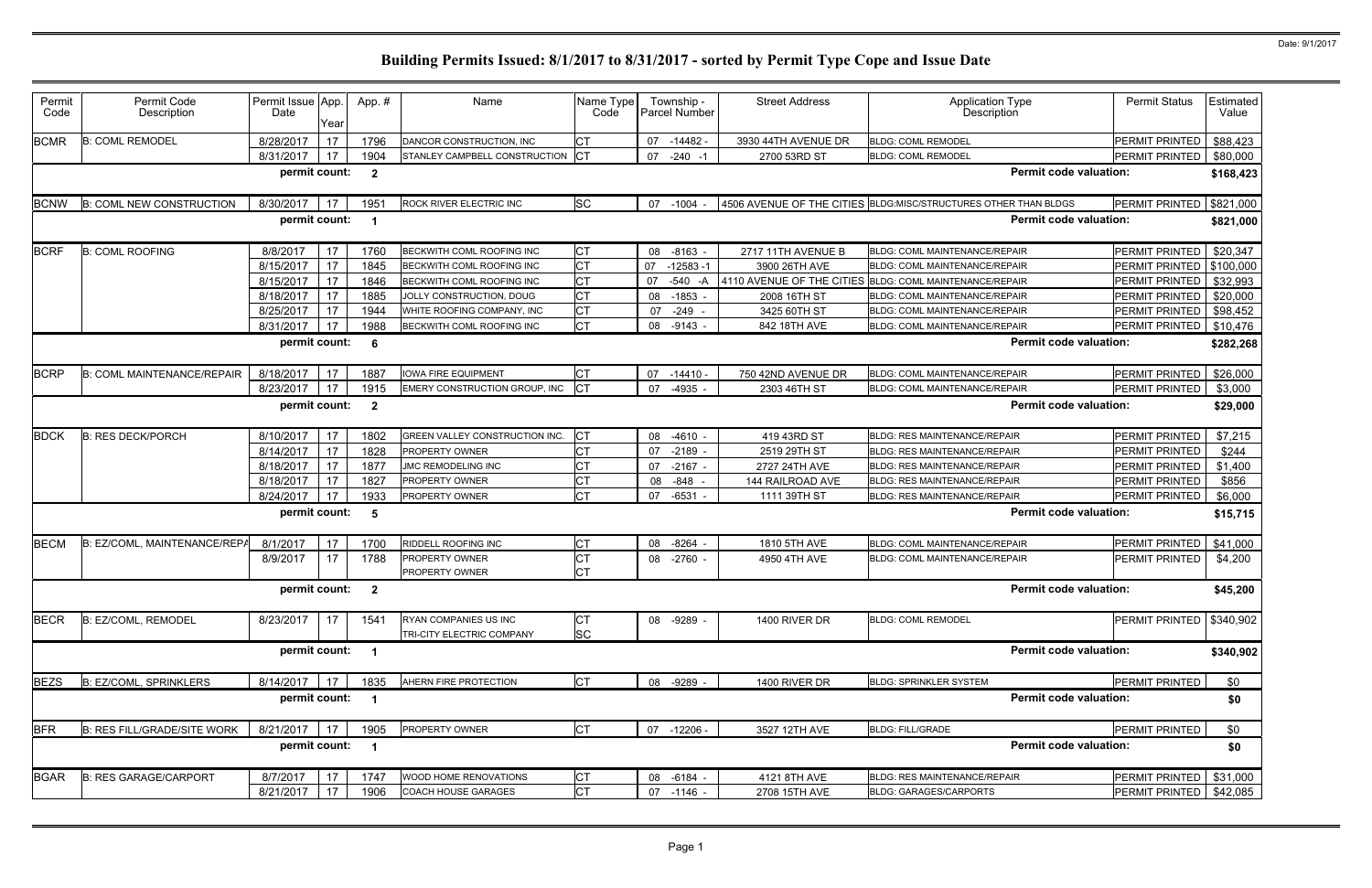| Permit<br>Code | Permit Code<br>Description       | Permit Issue App.<br>Date | Year | App.#                   | Name                                                                           | Name Type<br>Code             | Township -<br>Parcel Number | <b>Street Address</b> | Application Type<br>Description     | <b>Permit Status</b>    | Estimated<br>Value |
|----------------|----------------------------------|---------------------------|------|-------------------------|--------------------------------------------------------------------------------|-------------------------------|-----------------------------|-----------------------|-------------------------------------|-------------------------|--------------------|
|                |                                  | permit count:             |      | $\overline{\mathbf{2}}$ |                                                                                |                               |                             |                       | Permit code valuation:              |                         | \$73,085           |
| <b>BIGP</b>    | <b>B: RES POOL, ABOVEGROUND</b>  | 8/23/2017                 | 17   | 1923                    | BUREAU CO. POOL BUILDERS, INC                                                  | <b>CT</b>                     | 08 -4157 -                  | 555 21ST AVE          | <b>BLDG: SWIMMING POOL</b>          | PERMIT PRINTED          | \$0                |
|                |                                  | permit count:             |      | - 1                     |                                                                                |                               |                             |                       | <b>Permit code valuation:</b>       |                         | \$0                |
| <b>BMAR</b>    | <b>B: RES MAINTENANCE/REPAIR</b> | 8/1/2017                  | 17   | 1702                    | DAN HANELL CONSTRUCTION INC                                                    | IСТ                           | 07<br>-178 -C               | 2912 26TH AVE         | <b>BLDG: RES MAINTENANCE/REPAIR</b> | PERMIT PRINTED          | \$425              |
|                |                                  | 8/1/2017                  | 17   | 1701                    | PROPERTY OWNER                                                                 | <b>CT</b>                     | $-4403 -$<br>08             | 1537 MAPLE LN         | <b>BLDG: RES MAINTENANCE/REPAIR</b> | PERMIT PRINTED          | \$100              |
|                |                                  | 8/2/2017                  | 17   | 1508                    | <b>RUSSELL CONSTRUCTION</b>                                                    | <b>CT</b>                     | 08<br>$-9413 -$             | 221 11TH AVE          | <b>BLDG: RES MAINTENANCE/REPAIR</b> | PERMIT PRINTED          | \$77,700           |
|                |                                  | 8/3/2017                  | 17   | 1728                    | <b>FELDCO FACTORY DIRECT LLC</b>                                               | <b>CT</b>                     | 07<br>$-13052$              | 5605 32ND AVENUE CT   | BLDG: RES MAINTENANCE/REPAIR        | PERMIT PRINTED          | \$2,695            |
|                |                                  | 8/3/2017                  | 17   | 1734                    | FELDCO FACTORY DIRECT LLC                                                      | <b>CT</b>                     | -7326<br>07                 | 4538 11TH AVENUE B    | BLDG: RES MAINTENANCE/REPAIR        | PERMIT PRINTED          | \$1,979            |
|                |                                  | 8/3/2017                  | 17   | 1731                    | FELDCO FACTORY DIRECT LLC                                                      | Iст                           | $-2028$<br>08               | 1632 18TH STREET A    | <b>BLDG: RES MAINTENANCE/REPAIR</b> | PERMIT PRINTED          | \$2,070            |
|                |                                  | 8/3/2017                  | 17   | 1730                    | FELDCO FACTORY DIRECT LLC                                                      | <b>CT</b>                     | $-4359$<br>08               | 1212 15TH ST          | <b>BLDG: RES MAINTENANCE/REPAIR</b> | PERMIT PRINTED          | \$2,558            |
|                |                                  | 8/3/2017                  | 17   | 1735                    | MIDWEST RECONSTRUCTION CO                                                      | <b>CT</b>                     | 08<br>$-7403$ -             | 1019 23RD AVE         | <b>BLDG: RES MAINTENANCE/REPAIR</b> | PERMIT PRINTED          | \$3,890            |
|                |                                  | 8/3/2017                  | 17   | 1729                    | FELDCO FACTORY DIRECT LLC                                                      | <b>CT</b>                     | $-8758 -$<br>08             | 3222 9TH ST           | BLDG: RES MAINTENANCE/REPAIR        | PERMIT PRINTED          | \$2,337            |
|                |                                  | 8/4/2017                  | 17   | 1745                    | SEARS HOME IMPRV PRODUCTS INC                                                  | Iст                           | 07<br>$-14446$              | 7810 35TH AVE         | <b>BLDG: RES MAINTENANCE/REPAIR</b> | PERMIT PRINTED          | \$3,299            |
|                |                                  | 8/7/2017                  | 17   | 1748                    | ABSOLUTELY DRY BASEMENT WATERPCT                                               |                               | 07<br>$-2032 -$             | 2345 31ST ST          | <b>BLDG: RES MAINTENANCE/REPAIR</b> | PERMIT PRINTED          | \$5,650            |
|                |                                  | 8/9/2017                  | 17   | 1787                    | FIRST FINANCIAL GROUP LC                                                       | <b>CT</b>                     | $-8393$<br>07               | 5306 30TH AVE         | <b>BLDG: RES MAINTENANCE/REPAIR</b> | PERMIT PRINTED          | \$4,800            |
|                |                                  | 8/9/2017                  | 17   | 1789                    | LANDEROS AND SONS CONSTRUCTION CT                                              |                               | $-866$<br>08                | <b>156 4TH AVE</b>    | BLDG: RES MAINTENANCE/REPAIR        | <b>FINAL INSPECTIOI</b> | \$300              |
|                |                                  | 8/10/2017                 | 17   | 1803                    | <b>PROPERTY OWNER</b>                                                          | <b>CT</b>                     | $-5842 -$<br>08             | 1011 5TH AVE          | <b>BLDG: RES MAINTENANCE/REPAIR</b> | PERMIT PRINTED          | \$500              |
|                |                                  | 8/11/2017                 | 17   | 1804                    | <b>FELDCO FACTORY DIRECT LLC</b>                                               | <b>CT</b>                     | 07<br>$-6756$ -             | 3005 54TH ST          | BLDG: RES MAINTENANCE/REPAIR        | PERMIT PRINTED          | \$1,809            |
|                |                                  | 8/11/2017                 | 17   | 1806                    | <b>B &amp; W HOME IMPROVEMENT CO</b>                                           | <b>CT</b>                     | $-4223$<br>08               | 1410 7TH AVE          | BLDG: RES MAINTENANCE/REPAIR        | PERMIT PRINTED          | \$6,514            |
|                |                                  | 8/15/2017                 | 17   | 1816                    | PREMIUM CONTRACTING                                                            | <b>CT</b>                     | $-2662 -$<br>08             | 223 49TH ST           | <b>BLDG: RES MAINTENANCE/REPAIR</b> | FINAL INSPECTION        | \$5,500            |
|                |                                  |                           |      |                         | <b>G &amp; A ELECTRIC</b>                                                      | <b>SC</b>                     |                             |                       |                                     |                         |                    |
|                |                                  | 8/15/2017                 | 17   | 1842                    | MIDWEST RECONSTRUCTION CO                                                      | <b>CT</b>                     | 08<br>$-3404 - 42$          | 2013 4TH ST           | BLDG: RES MAINTENANCE/REPAIR        | FINAL INSPECTION        | \$8,298            |
|                |                                  | 8/15/2017                 | 17   | 1840                    | <b>ABLE BUILDERS</b>                                                           | <b>CT</b>                     | 08<br>-7835 -               | 1812 14TH ST          | BLDG: RES MAINTENANCE/REPAIR        | PERMIT PRINTED          | \$8,400            |
|                |                                  | 8/18/2017                 | 17   | 1873                    | DAN HANELL CONSTRUCTION INC                                                    | <b>CT</b>                     | $-765$<br>07                | 1130 53RD ST          | <b>BLDG: RES MAINTENANCE/REPAIR</b> | PERMIT PRINTED          | \$2,000            |
|                |                                  | 8/18/2017                 | 17   | 1888                    | <b>PROPERTY OWNER</b>                                                          | <b>CT</b>                     | 08<br>-779 -                | 1176 22ND ST          | <b>BLDG: RES MAINTENANCE/REPAIR</b> | PERMIT PRINTED          | \$100              |
|                |                                  | 8/18/2017                 | 17   | 1871                    | DAN HANELL CONSTRUCTION INC                                                    | <b>CT</b>                     | $-8435$<br>08               | 1653 30TH AVE         | BLDG: RES MAINTENANCE/REPAIR        | PERMIT PRINTED          | \$13,700           |
|                |                                  | 8/28/2017                 | 17   | 1952                    | PROPERTY OWNER                                                                 | <b>CT</b>                     | 07<br>$-6531 -$             | 1111 39TH ST          | <b>BLDG: RES MAINTENANCE/REPAIR</b> | PERMIT PRINTED          | \$3,850            |
|                |                                  | permit count:             |      | 23                      |                                                                                |                               |                             |                       | <b>Permit code valuation:</b>       |                         | \$158,474          |
| <b>BNP</b>     | B: "WORKING WITHOUT A PERMIT     | 8/24/2017                 | 17   | 1940                    | <b>VERN'S HOME IMPROVEMENT</b>                                                 | <b>CT</b>                     | 08 -2329 -                  | 527 16TH AVE          | <b>BLDG: RES MAINTENANCE/REPAIR</b> | PERMIT PRINTED          | \$6,000            |
|                |                                  | permit count:             |      | - 1                     |                                                                                |                               |                             |                       | <b>Permit code valuation:</b>       |                         | \$6,000            |
| <b>BRML</b>    | <b>B: RES REMODEL</b>            | 8/18/2017                 | 17   | 1884                    | <b>TERRELL PFAFF</b><br><b>PROPERTY OWNER</b><br>PETERSEN PLUMBING AND HEATING | <b>ICT</b><br>SC<br><b>SC</b> | 07 -2364 -                  | 2434 30TH ST          | <b>BLDG: RES REMODEL</b>            | <b>PERMIT PRINTED</b>   | \$13,950           |
|                |                                  | 8/22/2017                 | 17   | 1907                    | <b>REED CONSTRUCTION LLC</b><br>PETERSEN PLUMBING AND HEATING                  | <b>CT</b><br> SC              | 08 -5016 -                  | 1619 16TH AVE         | <b>BLDG: RES REMODEL</b>            | PERMIT PRINTED          | \$15,000           |
|                |                                  | permit count:             |      | $\overline{\mathbf{2}}$ |                                                                                |                               |                             |                       | <b>Permit code valuation:</b>       |                         | \$28,950           |
| <b>BRRF</b>    | <b>B: RES ROOFING</b>            | 8/1/2017                  | 17   | 1699                    | A & J CONSTRUCTION                                                             | <b>CT</b>                     | 07<br>$-11391 -$            | 5209 34TH AVE         | <b>BLDG: RES MAINTENANCE/REPAIR</b> | PERMIT PRINTED          | \$10,000           |
|                |                                  | 8/1/2017                  | 17   | 1701                    | <b>PROPERTY OWNER</b>                                                          | <b>CT</b>                     | $-4403 -$<br>08             | 1537 MAPLE LN         | BLDG: RES MAINTENANCE/REPAIR        | PERMIT PRINTED          | \$100              |
|                |                                  | 8/2/2017                  | 17   | 1725                    | 33 CARPENTERS CONSTRUCTION INC                                                 | ⊧Іст                          | 07<br>$-10978 -$            | 3509 51ST ST          | BLDG: RES MAINTENANCE/REPAIR        | PERMIT PRINTED          | \$9,492            |
|                |                                  | 8/2/2017                  | 17   | 1722                    | SOCO ROOFING INC                                                               | <b>CT</b>                     | 07<br>$-13325 -$            | 902 34TH AVE          | BLDG: RES MAINTENANCE/REPAIR        | PERMIT PRINTED          | \$12,800           |
|                |                                  |                           |      |                         |                                                                                |                               |                             |                       |                                     |                         |                    |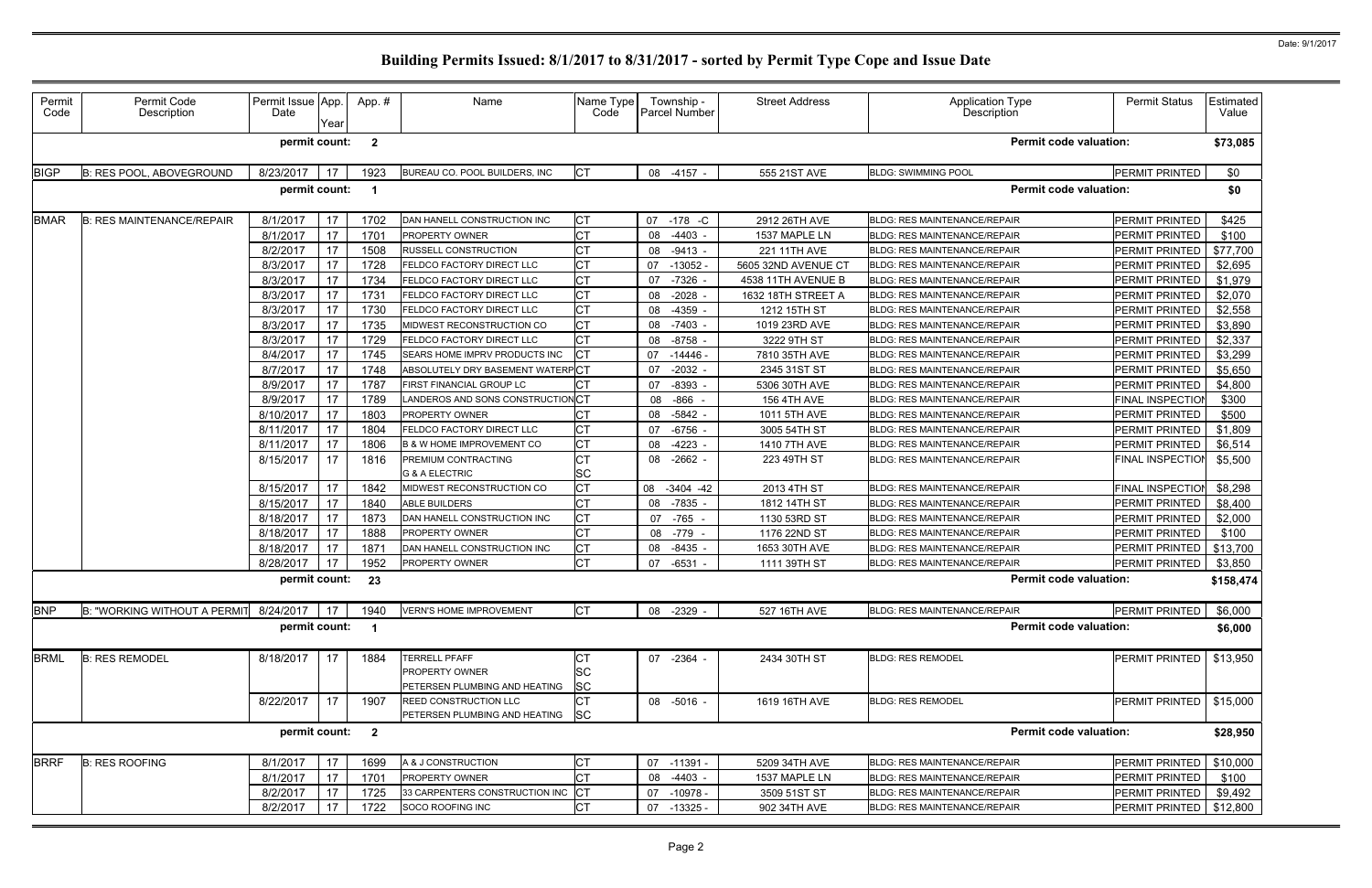| Permit<br>Code | Permit Code<br>Description | Permit Issue App.<br>Date | Year | App. # | Name                               | Name Type<br>Code | Township -<br><b>Parcel Number</b> | <b>Street Address</b> | <b>Application Type</b><br>Description | <b>Permit Status</b><br>Estimated<br>Value |
|----------------|----------------------------|---------------------------|------|--------|------------------------------------|-------------------|------------------------------------|-----------------------|----------------------------------------|--------------------------------------------|
| <b>BRRF</b>    | <b>B: RES ROOFING</b>      | 8/2/2017                  | 17   | 1723   | <b>SOCO ROOFING INC</b>            | <b>CT</b>         | 08<br>$-3512 -$                    | 1204 25TH AVE         | BLDG: RES MAINTENANCE/REPAIR           | \$2,850<br>PERMIT PRINTED                  |
|                |                            | 8/2/2017                  | 17   | 1714   | QUALITY CONTROL RESTORATION        | Iст               | $-6461 - 30$<br>08                 | 3103 15TH STREET A    | <b>BLDG: RES MAINTENANCE/REPAIR</b>    | \$6,300<br>PERMIT PRINTED                  |
|                |                            | 8/3/2017                  | 17   | 1737   | QC GENERAL, INC                    | <b>CT</b>         | $-3000 -3$<br>08                   | 404 24TH AVE          | <b>BLDG: RES MAINTENANCE/REPAIR</b>    | \$7,700<br>PERMIT PRINTED                  |
|                |                            | 8/3/2017                  | 17   | 1738   | QC GENERAL, INC                    | <b>CT</b>         | -7759 -<br>08                      | 508 24TH AVE          | BLDG: RES MAINTENANCE/REPAIR           | \$4,900<br>PERMIT PRINTED                  |
|                |                            | 8/4/2017                  | 17   | 1743   | PETERSON CONSTRUCTION, JODY        | <b>CT</b>         | $-6585$<br>07                      | 3644 15TH AVENUE CT   | <b>BLDG: RES MAINTENANCE/REPAIR</b>    | \$8,200<br>PERMIT PRINTED                  |
|                |                            | 8/4/2017                  | 17   | 1744   | OLDE TOWN ROOFING                  | <b>CT</b>         | 08<br>-5164 -                      | 1115 14TH ST          | <b>BLDG: RES MAINTENANCE/REPAIR</b>    | \$5,500<br>PERMIT PRINTED                  |
|                |                            | 8/4/2017                  | 17   | 1742   | LANDEROS AND SONS CONSTRUCTION CT  |                   | $-7737 -$<br>08                    | 2626 5TH AVE          | <b>BLDG: RES MAINTENANCE/REPAIR</b>    | \$8,000<br>FINAL INSPECTION                |
|                |                            | 8/7/2017                  | 17   | 1749   | <b>BATES ROOFING</b>               |                   | $-8083 -$<br>08                    | 2755 12TH AVE         | <b>BLDG: RES MAINTENANCE/REPAIR</b>    | \$12,210<br>PERMIT PRINTED                 |
|                |                            | 8/8/2017                  | 17   | 1763   | <b>BILL'S HOME IMPROVEMENT</b>     | <b>CT</b>         | $-144 - A$<br>07                   | 3313 9TH STREET A     | <b>BLDG: RES MAINTENANCE/REPAIR</b>    | PERMIT PRINTED<br>\$5,675                  |
|                |                            | 8/8/2017                  | 17   | 1777   | FIVE STAR HOME IMRPOVEMENT LLC     | $ _{\rm CT}$      | $-2165 -$<br>07                    | 2717 24TH AVE         | <b>BLDG: RES MAINTENANCE/REPAIR</b>    | PERMIT PRINTED<br>\$4,957                  |
|                |                            | 8/8/2017                  | 17   | 1761   | DAN HANELL CONSTRUCTION INC        | Iст               | 07<br>-5949 -                      | 2205 36TH ST          | <b>BLDG: RES MAINTENANCE/REPAIR</b>    | \$9,000<br>PERMIT PRINTED                  |
|                |                            | 8/8/2017                  | 17   | 1765   | DAN HANELL CONSTRUCTION INC        | <b>CT</b>         | -7299<br>07                        | 4525 11TH AVENUE A    | <b>BLDG: RES MAINTENANCE/REPAIR</b>    | PERMIT PRINTED<br>\$9,000                  |
|                |                            | 8/8/2017                  | 17   | 1764   | <b>PROPERTY OWNER</b>              | <b>CT</b>         | $-2326$ -<br>08                    | 507 16TH AVE          | <b>BLDG: RES MAINTENANCE/REPAIR</b>    | \$1,350<br>PERMIT PRINTED                  |
|                |                            | 8/8/2017                  | 17   | 1776   | FIVE STAR HOME IMRPOVEMENT LLC     | <b>CT</b>         | 08<br>$-2746$ -                    | 432 49TH ST           | BLDG: RES MAINTENANCE/REPAIR           | PERMIT PRINTED<br>\$6,453                  |
|                |                            | 8/8/2017                  | 17   | 1768   | A & J CONSTRUCTION                 | <b>CT</b>         | 08<br>-4526 -                      | 1840 12TH ST          | <b>BLDG: RES MAINTENANCE/REPAIR</b>    | PERMIT PRINTED<br>\$7,900                  |
|                |                            | 8/9/2017                  | 17   | 1781   | MOELLER CONSTRUCTION               | <b>CT</b>         | 07<br>$-10106$                     | 5029 44TH AVENUE CT   | <b>BLDG: RES MAINTENANCE/REPAIR</b>    | \$3,975<br>PERMIT PRINTED                  |
|                |                            | 8/9/2017                  | 17   | 1779   | CREW ROOFING                       | <b>CT</b>         | 07<br>$-10107 -$                   | 5025 44TH AVENUE CT   | <b>BLDG: RES MAINTENANCE/REPAIR</b>    | \$5,900<br>FINAL INSPECTION                |
|                |                            | 8/9/2017                  | 17   | 1786   | PROPERTY OWNER                     | <b>CT</b>         | $-6380 -$<br>07                    | 1120 40TH ST          | <b>BLDG: RES MAINTENANCE/REPAIR</b>    | FINAL INSPECTION<br>\$1,680                |
|                |                            | 8/9/2017                  | 17   | 1780   | A-1 ROOFING                        | <b>CT</b>         | $-3024 - A$<br>08                  | 2606 4TH ST           | BLDG: RES MAINTENANCE/REPAIR           | PERMIT PRINTED<br>\$5,600                  |
|                |                            | 8/11/2017                 | 17   | 1814   | CALDERON'S CONSTRUCTION OF RI      | Iст               | 08<br>$-2281$                      | 519 18TH AVE          | <b>BLDG: RES MAINTENANCE/REPAIR</b>    | PERMIT PRINTED<br>\$10,000                 |
|                |                            | 8/11/2017                 | 17   | 1805   | MIDWEST COMPLETE CONSTRUCTION CT   |                   | 08<br>$-5145 - 5$                  | 5419 6TH AVE          | <b>BLDG: RES MAINTENANCE/REPAIR</b>    | PERMIT PRINTED<br>\$4,000                  |
|                |                            | 8/11/2017                 | 17   | 1813   | CALDERON'S CONSTRUCTION OF RI      | IСТ               | 08<br>-5359 -                      | 1307 12TH AVE         | <b>BLDG: RES MAINTENANCE/REPAIR</b>    | FINAL INSPECTION<br>\$8,000                |
|                |                            | 8/11/2017                 | 17   | 1815   | FANTH-CURRY HOME IMPRV CO          | <b>CT</b>         | $-7471 -$<br>08                    | 2115 13TH ST          | BLDG: RES MAINTENANCE/REPAIR           | PERMIT PRINTED<br>\$7,160                  |
|                |                            | 8/14/2017                 | 17   | 1822   | A & J CONSTRUCTION                 | <b>CT</b>         | 08<br>-1224 -                      | 1521 12TH AVE         | <b>BLDG: RES MAINTENANCE/REPAIR</b>    | \$7,000<br>PERMIT PRINTED                  |
|                |                            | 8/14/2017                 | 17   | 1821   | A & J CONSTRUCTION                 | <b>CT</b>         | 08<br>$-2344 -$                    | 434 16TH AVE          | <b>BLDG: RES MAINTENANCE/REPAIR</b>    | PERMIT PRINTED<br>\$9,000                  |
|                |                            | 8/14/2017                 | 17   | 1824   | CHAVEZ CONST. INC.                 | <b>CT</b>         | $-2521 -$<br>08                    | 413 5TH AVE           | <b>BLDG: RES MAINTENANCE/REPAIR</b>    | \$6,500<br>PERMIT PRINTED                  |
|                |                            | 8/14/2017                 | 17   | 1820   | A & J CONSTRUCTION                 | <b>CT</b>         | 08<br>-4525 -                      | 1834 12TH ST          | <b>BLDG: RES MAINTENANCE/REPAIR</b>    | PERMIT PRINTED<br>\$10,500                 |
|                |                            | 8/14/2017                 | 17   | 1819   | A & J CONSTRUCTION                 | СT                | $-7126 -$<br>08                    | 838 16TH AVE          | <b>BLDG: RES MAINTENANCE/REPAIR</b>    | PERMIT PRINTED<br>\$13,000                 |
|                |                            | 8/14/2017                 | 17   | 1823   | <b>QUAD CITY FIX IT</b>            | <b>CT</b>         | 08<br>-8007 -                      | 1304 12TH ST          | <b>BLDG: RES MAINTENANCE/REPAIR</b>    | PERMIT PRINTED<br>\$8,000                  |
|                |                            | 8/14/2017                 | 17   | 1818   | A & J CONSTRUCTION                 | <b>CT</b>         | $-848 -$<br>08                     | 144 RAILROAD AVE      | <b>BLDG: RES MAINTENANCE/REPAIR</b>    | PERMIT PRINTED<br>\$12,000                 |
|                |                            | 8/15/2017                 | 17   | 1844   | CALDERON'S CONSTRUCTION OF RI      | Iст               | 07<br>-8774 -                      | 5328 31ST AVENUE CT   | <b>BLDG: RES MAINTENANCE/REPAIR</b>    | <b>PERMIT PRINTED</b><br>\$7,500           |
|                |                            | 8/15/2017                 | 17   | 1848   | QC GENERAL, INC                    | <b>CT</b>         | 08 -1873 -                         | 1137 22ND ST          | <b>BLDG: RES MAINTENANCE/REPAIR</b>    | PERMIT PRINTED<br>\$13,000                 |
|                |                            | 8/15/2017                 | 17   | 1849   | QC ROOF DRS INC.                   | <b>CT</b>         | $-3232 -$<br>08                    | 302 16TH AVE          | <b>BLDG: RES MAINTENANCE/REPAIR</b>    | PERMIT PRINTED<br>\$23,000                 |
|                |                            | 8/15/2017                 | 17   | 1852   | QC GENERAL, INC                    | <b>CT</b>         | 08 -3404 -30                       | 2125 4TH ST           | <b>BLDG: RES MAINTENANCE/REPAIR</b>    | PERMIT PRINTED<br>\$4,400                  |
|                |                            | 8/15/2017                 | 17   | 1851   | QC GENERAL, INC                    | <b>CT</b>         | 08 -6164 -30                       | 506 27TH AVE          | <b>BLDG: RES MAINTENANCE/REPAIR</b>    | \$3,400<br>PERMIT PRINTED                  |
|                |                            | 8/15/2017                 | 17   | 1850   | QC GENERAL, INC                    | <b>CT</b>         | 08 -7383 -                         | 2334 5TH ST           | BLDG: RES MAINTENANCE/REPAIR           | PERMIT PRINTED<br>\$4,900                  |
|                |                            | 8/15/2017                 | 17   | 1843   | QUALITY CONTROL RESTORATION        | <b>CT</b>         | 08<br>$-8188 -$                    | 1177 27TH ST          | <b>BLDG: RES MAINTENANCE/REPAIR</b>    | PERMIT PRINTED<br>\$4,500                  |
|                |                            | 8/16/2017                 | 17   | 1859   | FANTH-CURRY HOME IMPRV CO          | <b>CT</b>         | 07<br>-11604 -                     | 3511 35TH AVE         | <b>BLDG: RES MAINTENANCE/REPAIR</b>    | PERMIT PRINTED<br>\$4,000                  |
|                |                            | 8/16/2017                 | 17   | 1858   | <b>PROPERTY OWNER</b>              | <b>CT</b>         | -7540 -<br>08                      | 2137 15TH STREET A    | <b>BLDG: RES MAINTENANCE/REPAIR</b>    | PERMIT PRINTED<br>\$1,710                  |
|                |                            | 8/16/2017                 | 17   | 1860   | FANTH-CURRY HOME IMPRV CO          | <b>CT</b>         | 08 -7558 -                         | 2125 16TH ST          | BLDG: RES MAINTENANCE/REPAIR           | PERMIT PRINTED<br>\$6,093                  |
|                |                            | 8/18/2017                 | 17   | 1874   | <b>BATES ROOFING</b>               | <b>CT</b>         | $-2386$ -E<br>07                   | 3314 40TH ST          | <b>BLDG: RES MAINTENANCE/REPAIR</b>    | PERMIT PRINTED<br>\$10,950                 |
|                |                            | 8/18/2017                 | 17   | 1875   | MAINSTREAM HOME IMPROVEMNT INC CT  |                   | $-552$ -B<br>07                    | 3211 38TH ST          | <b>BLDG: RES MAINTENANCE/REPAIR</b>    | PERMIT PRINTED<br>\$3,000                  |
|                |                            | 8/18/2017                 | 17   | 1882   | <b>CREW ROOFING</b>                | <b>CT</b>         | -586 -<br>07                       | 1812 35TH ST          | <b>BLDG: RES MAINTENANCE/REPAIR</b>    | FINAL INSPECTION<br>\$6,800                |
|                |                            | 8/18/2017                 | 17   | 1880   | <b>QUALITY CONTROL RESTORATION</b> | <b>CT</b>         | 08 -7974 -                         | 2026 15TH ST          | BLDG: RES MAINTENANCE/REPAIR           | \$10,000<br>PERMIT PRINTED                 |
|                |                            | 8/18/2017                 | 17   | 1890   | <b>OLDE TOWN ROOFING</b>           | <b>CT</b>         | 08 -8652 -                         | 5024 10TH AVE         | <b>BLDG: RES MAINTENANCE/REPAIR</b>    | PERMIT PRINTED<br>\$7,512                  |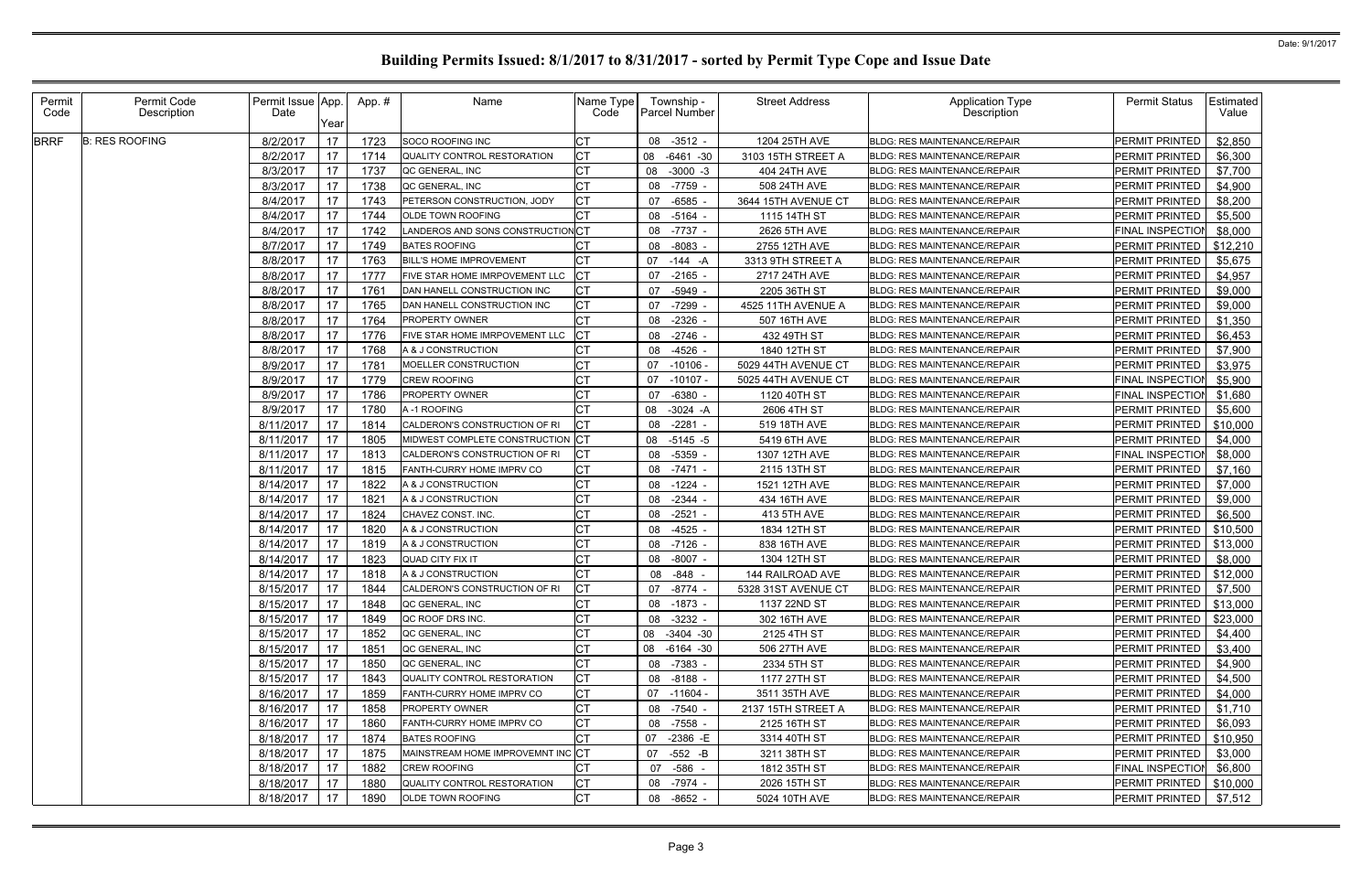| Permit<br>Code | Permit Code<br>Description | Permit Issue App.<br>Date | Year | App.# | Name                                   | Name Type<br>Code | Township -<br>Parcel Number | <b>Street Address</b>     | <b>Application Type</b><br>Description | <b>Permit Status</b>  | Estimated<br>Value |
|----------------|----------------------------|---------------------------|------|-------|----------------------------------------|-------------------|-----------------------------|---------------------------|----------------------------------------|-----------------------|--------------------|
| <b>BRRF</b>    | <b>B: RES ROOFING</b>      | 8/18/2017                 | 17   | 1883  | <b>BATES ROOFING</b>                   | <b>CT</b>         | 08 -9126 -                  | 3046 4TH ST               | <b>BLDG: RES MAINTENANCE/REPAIR</b>    | PERMIT PRINTED        | \$20,240           |
|                |                            | 8/21/2017                 | 17   | 1896  | A & J CONSTRUCTION                     |                   | $-7284 -$<br>07             | 4713 11TH AVENUE B        | <b>BLDG: RES MAINTENANCE/REPAIR</b>    | PERMIT PRINTED        | \$9,000            |
|                |                            | 8/21/2017                 | 17   | 1892  | FOLEY CONTRACTING LLC                  | <b>CT</b>         | -5668<br>08                 | 1841 AVENUE OF THE CITIES | <b>BLDG: RES MAINTENANCE/REPAIR</b>    | PERMIT PRINTED        | \$3,675            |
|                |                            | 8/22/2017                 | 17   | 1916  | A-1 ROOFING                            |                   | 07<br>$-8487$ -             | 2854 18TH STREET C        | <b>BLDG: RES MAINTENANCE/REPAIR</b>    | PERMIT PRINTED        | \$7,600            |
|                |                            | 8/22/2017                 | 17   | 191'  | QC GENERAL, INC                        | <b>CT</b>         | 08<br>$-3462$ -             | 2326 13TH ST              | BLDG: RES MAINTENANCE/REPAIR           | PERMIT PRINTED        | \$5,900            |
|                |                            | 8/22/2017                 | 17   | 1914  | TRUJILLO CONSTRUCTION                  | СT                | 08<br>$-6106$               | 3231 PARK 16TH ST         | <b>BLDG: RES MAINTENANCE/REPAIR</b>    | PERMIT PRINTED        | \$7,000            |
|                |                            | 8/22/2017                 | 17   | 1913  | <b>PROPERTY OWNER</b>                  |                   | $-6164 - 38$<br>08          | 540 27TH AVE              | <b>BLDG: RES MAINTENANCE/REPAIR</b>    | PERMIT PRINTED        | \$2,280            |
|                |                            | 8/23/2017                 | 17   | 1920  | FIVE STAR HOME IMRPOVEMENT LLC         |                   | 07<br>$-1661$               | 1810 31ST STREET A        | <b>BLDG: RES MAINTENANCE/REPAIR</b>    | PERMIT PRINTED        | \$3,485            |
|                |                            | 8/23/2017                 | 17   | 1918  | QUALITY CONTROL RESTORATION            |                   | $-592 - 3$<br>07            | 1831 35TH ST              | <b>BLDG: RES MAINTENANCE/REPAIR</b>    | PERMIT PRINTED        | \$7,000            |
|                |                            | 8/23/2017                 | 17   | 1930  | QUALITY CONSTRUCTION SVCS INC          | Iст               | $-81 -2$<br>07              | 4105 22ND AVE             | <b>BLDG: RES MAINTENANCE/REPAIR</b>    | PERMIT PRINTED        | \$6,500            |
|                |                            | 8/23/2017                 | 17   | 1929  | QUALITY CONSTRUCTION SVCS INC          |                   | $-1077 -$<br>08             | 433 20TH AVE              | <b>BLDG: RES MAINTENANCE/REPAIR</b>    | PERMIT PRINTED        | \$6,800            |
|                |                            | 8/23/2017                 | 17   | 1921  | FIVE STAR HOME IMRPOVEMENT LLC         |                   | 08<br>$-1724 -2$            | 1139 27TH ST              | <b>BLDG: RES MAINTENANCE/REPAIR</b>    | PERMIT PRINTED        | \$4,321            |
|                |                            | 8/23/2017                 | 17   | 1922  | A-1 ROOFING                            |                   | 08<br>$-4229 -2$            | 3206 11TH AVE             | <b>BLDG: RES MAINTENANCE/REPAIR</b>    | PERMIT PRINTED        | \$5,000            |
|                |                            | 8/23/2017                 | 17   | 1919  | FIVE STAR HOME IMRPOVEMENT LLC         | <b>ICT</b>        | $-6661$<br>08               | 1160 29TH ST              | <b>BLDG: RES MAINTENANCE/REPAIR</b>    | PERMIT PRINTED        | \$2,961            |
|                |                            | 8/24/2017                 | 17   | 1940  | VERN'S HOME IMPROVEMENT                |                   | 08<br>-2329                 | 527 16TH AVE              | <b>BLDG: RES MAINTENANCE/REPAIR</b>    | PERMIT PRINTED        | \$6,000            |
|                |                            | 8/25/2017                 | 17   | 1950  | A & J CONSTRUCTION                     |                   | -5944 -<br>08               | 924 5TH AVE               | <b>BLDG: RES MAINTENANCE/REPAIR</b>    | PERMIT PRINTED        | \$9,000            |
|                |                            | 8/28/2017                 | 17   | 1952  | <b>PROPERTY OWNER</b>                  |                   | 07<br>-6531 -               | 1111 39TH ST              | BLDG: RES MAINTENANCE/REPAIR           | PERMIT PRINTED        | \$3,850            |
|                |                            | 8/28/2017                 | 17   | 1955  | QC GENERAL, INC                        |                   | -2695<br>08                 | 243 52ND ST               | <b>BLDG: RES MAINTENANCE/REPAIR</b>    | PERMIT PRINTED        | \$4,500            |
|                |                            | 8/28/2017                 | 17   | 1954  | QC GENERAL, INC                        |                   | -7331<br>08                 | 240 52ND ST               | <b>BLDG: RES MAINTENANCE/REPAIR</b>    | PERMIT PRINTED        | \$4,900            |
|                |                            | 8/29/2017                 | 17   | 1970  | A & J CONSTRUCTION                     | <b>CT</b>         | $-2191$<br>08               | 513 39TH ST               | <b>BLDG: RES MAINTENANCE/REPAIR</b>    | PERMIT PRINTED        | \$5,500            |
|                |                            | 8/29/2017                 | 17   | 1965  | QUALITY CONTROL RESTORATION            | <b>CT</b>         | $-2536 -$<br>08             | 2007 13TH ST              | <b>BLDG: RES MAINTENANCE/REPAIR</b>    | PERMIT PRINTED        | \$8,500            |
|                |                            | 8/29/2017                 | 17   | 1969  | A & J CONSTRUCTION                     |                   | $-3275$ -<br>08             | 1917 25TH ST              | <b>BLDG: RES MAINTENANCE/REPAIR</b>    | PERMIT PRINTED        | \$5,000            |
|                |                            | 8/29/2017                 | 17   | 1968  | A & J CONSTRUCTION                     | <b>CT</b>         | $-4528$<br>08               | 1848 12TH ST              | <b>BLDG: RES MAINTENANCE/REPAIR</b>    | PERMIT PRINTED        | \$10,500           |
|                |                            | 8/29/2017                 | 17   | 1966  | GREEN VALLEY CONSTRUCTION INC.         | <b>CT</b>         | 08<br>$-7518 -$             | 2121 15TH ST              | <b>BLDG: RES MAINTENANCE/REPAIR</b>    | PERMIT PRINTED        | \$10,000           |
|                |                            | 8/30/2017                 | 17   | 1976  | QC ROOF DRS INC.                       |                   | 08<br>$-2308 - 1$           | 535 17TH AVE              | <b>BLDG: RES MAINTENANCE/REPAIR</b>    | PERMIT PRINTED        | \$17,000           |
|                |                            | 8/30/2017                 | 17   | 1975  | QUALITY CONTROL RESTORATION            | <b>CT</b>         | $-6083 -$<br>08             | 3226 15TH STREET C        | BLDG: RES MAINTENANCE/REPAIR           | PERMIT PRINTED        | \$6,000            |
|                |                            | 8/31/2017                 | 17   | 1995  | 33 CARPENTERS CONSTRUCTION INC         |                   | $-11745$<br>07              | 4512 11TH AVENUE C        | <b>BLDG: RES MAINTENANCE/REPAIR</b>    | PERMIT PRINTED        | \$7,721            |
|                |                            | 8/31/2017                 | 17   | 1987  | OLDE TOWN ROOFING                      |                   | 07<br>$-12717-$             | 1706 55TH STREET PL       | <b>BLDG: RES MAINTENANCE/REPAIR</b>    | PERMIT PRINTED        | \$11,452           |
|                |                            | 8/31/2017                 | 17   | 1996  | DAN HANELL CONSTRUCTION INC            |                   | $-1635 -$<br>07             | 1923 31ST STREET A        | <b>BLDG: RES MAINTENANCE/REPAIR</b>    | PERMIT PRINTED        | \$4,144            |
|                |                            | 8/31/2017                 | 17   | 1994  | 33 CARPENTERS CONSTRUCTION INC         |                   | $-7918 -$<br>08             | 1917 15TH ST              | <b>BLDG: RES MAINTENANCE/REPAIR</b>    | PERMIT PRINTED        | \$7,000            |
|                |                            | 8/31/2017                 | 17   | 1991  | <b>FOLEY CONTRACTING LLC</b>           |                   | 08<br>-9189 -               | 1162 33RD STREET CT       | <b>BLDG: RES MAINTENANCE/REPAIR</b>    | <b>PERMIT PRINTED</b> | \$5,800            |
|                |                            | 8/31/2017                 | 17   | 1983  | RIVER CITIES ROOFING & MORE            | <b>CT</b>         | 08<br>$-9203 -4$            | 2915 4TH ST               | <b>BLDG: RES MAINTENANCE/REPAIR</b>    | PERMIT PRINTED        | \$22,356           |
|                |                            | 8/31/2017                 | 17   | 1984  | RIVER CITIES ROOFING & MORE            | СT                | C<br>-M<br>-9203            | 2805 ASSOC. 4TH ST        | <b>BLDG: RES MAINTENANCE/REPAIR</b>    | PERMIT PRINTED        | \$24,092           |
|                |                            | 8/31/2017                 | 17   | 1982  | <b>RIVER CITIES ROOFING &amp; MORE</b> | <b>CT</b>         | C -M<br>$-9203$             | 412 ASSOC. 29TH AVE       | <b>BLDG: RES MAINTENANCE/REPAIR</b>    | PERMIT PRINTED        | \$20,494           |
|                |                            |                           |      |       | <b>RIVER CITIES ROOFING &amp; MORE</b> | СT                |                             |                           |                                        |                       |                    |
|                |                            |                           |      |       | RIVER CITIES ROOFING & MORE            | <b>CT</b>         |                             |                           |                                        |                       |                    |
|                |                            | permit count: 83          |      |       |                                        |                   |                             |                           | <b>Permit code valuation:</b>          |                       | \$641,038          |
| <b>BRSD</b>    | <b>B: RES SIDING</b>       | 8/2/2017                  | 17   | 1724  | SOCO ROOFING INC                       | <b>CT</b>         | 08 -2141 -                  | 432 38TH ST               | <b>BLDG: RES MAINTENANCE/REPAIR</b>    | PERMIT PRINTED        | \$8,000            |
|                |                            | 8/3/2017                  | 17   | 1737  | QC GENERAL, INC                        |                   | 08<br>$-3000 - 3$           | 404 24TH AVE              | <b>BLDG: RES MAINTENANCE/REPAIR</b>    | PERMIT PRINTED        | \$7,700            |
|                |                            | 8/8/2017                  | 17   | 1766  | DAN HANELL CONSTRUCTION INC            | <b>CT</b>         | 07<br>-997 -                | 2409 46TH ST              | <b>BLDG: RES MAINTENANCE/REPAIR</b>    | PERMIT PRINTED        | \$4,400            |
|                |                            | 8/8/2017                  | 17   | 1767  | A & J CONSTRUCTION                     | <b>CT</b>         | 08<br>$-2501 -$             | 425 4TH AVE               | <b>BLDG: RES MAINTENANCE/REPAIR</b>    | FINAL INSPECTION      | \$17,000           |
|                |                            | 8/9/2017                  | 17   | 1778  | BEST IMPROVEMENT COMPANY, INC          |                   | 07<br>-13520 -              | 3424 33RD ST              | <b>BLDG: RES MAINTENANCE/REPAIR</b>    | PERMIT PRINTED        | \$6,400            |
|                |                            | 8/10/2017                 | 17   | 1793  | ACRI, INC.                             | IСT               | 07 -1385 -                  | 2340 31ST ST              | BLDG: RES MAINTENANCE/REPAIR           | PERMIT PRINTED        | \$8,000            |
|                |                            | 8/10/2017                 | 17   | 1795  | FIVE STAR HOME IMRPOVEMENT LLC CT      |                   | 08 -4137 -18                | 2605 8TH ST               | BLDG: RES MAINTENANCE/REPAIR           | PERMIT PRINTED        | \$6,457            |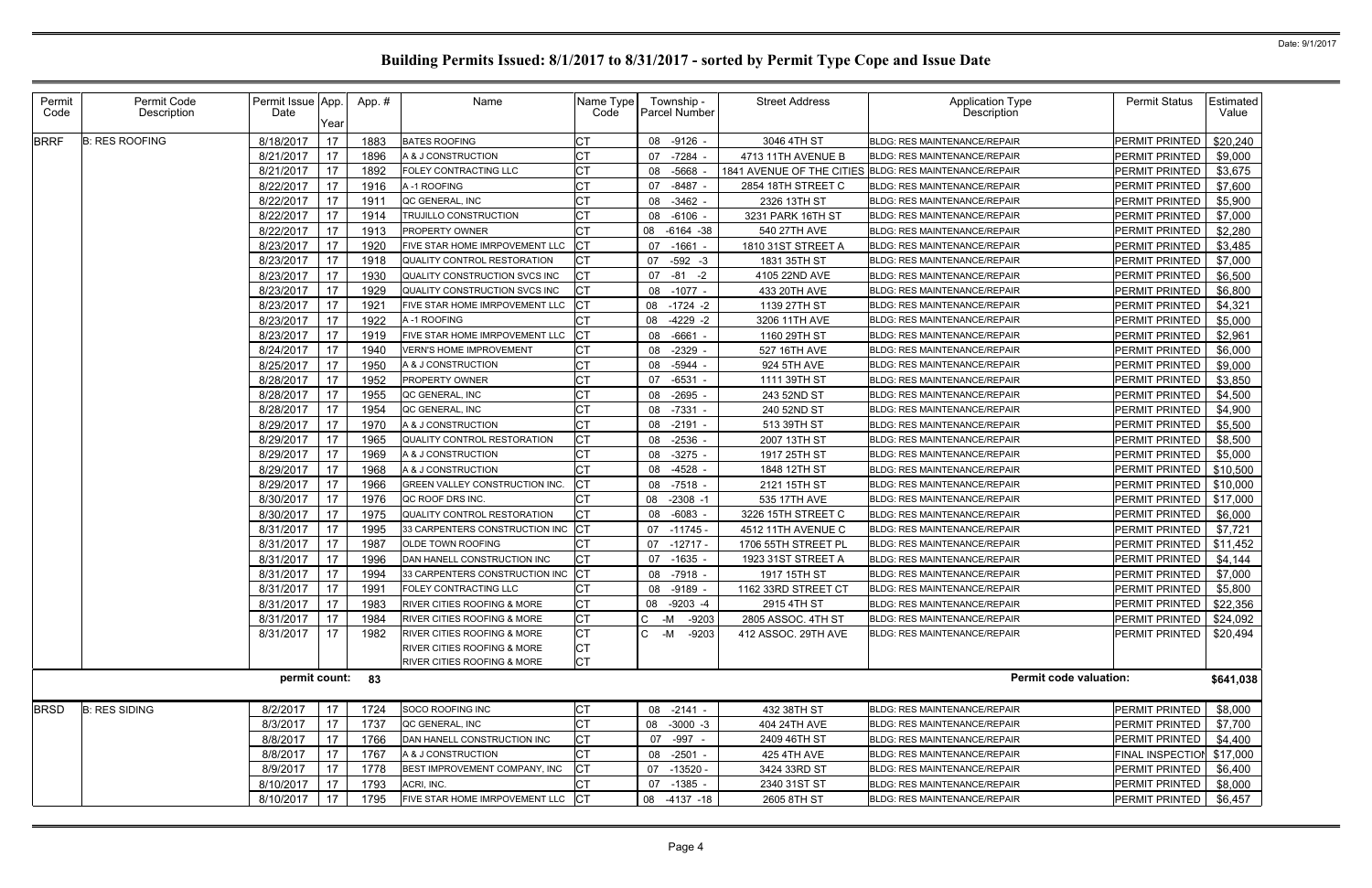| Permit<br>Code   | Permit Code<br>Description        | Permit Issue App.<br>Date | Year | App.#                   | Name                                                                                                                                                              | Name Type<br>Code                                                    | Township -<br>Parcel Number | <b>Street Address</b>                                | <b>Application Type</b><br><b>Description</b> | <b>Permit Status</b>       | Estimated<br>Value |
|------------------|-----------------------------------|---------------------------|------|-------------------------|-------------------------------------------------------------------------------------------------------------------------------------------------------------------|----------------------------------------------------------------------|-----------------------------|------------------------------------------------------|-----------------------------------------------|----------------------------|--------------------|
| <b>BRSD</b>      | <b>B: RES SIDING</b>              | 8/15/2017                 | 17   | 1847                    | BEST IMPROVEMENT COMPANY, INC                                                                                                                                     | IСТ                                                                  | $-10107 -$<br>07            | 5025 44TH AVENUE CT                                  | <b>BLDG: RES MAINTENANCE/REPAIR</b>           | PERMIT PRINTED             | \$10,795           |
|                  |                                   | 8/15/2017                 | 17   | 1849                    | QC ROOF DRS INC.                                                                                                                                                  | <b>CT</b>                                                            | $-3232 -$<br>08             | 302 16TH AVE                                         | <b>BLDG: RES MAINTENANCE/REPAIR</b>           | PERMIT PRINTED             | \$23,000           |
|                  |                                   | 8/15/2017                 | 17   | 1841                    | <b>TRUJILLO CONSTRUCTION</b>                                                                                                                                      | Iст                                                                  | $-4526$<br>08               | 1840 12TH ST                                         | <b>BLDG: RES MAINTENANCE/REPAIR</b>           | PERMIT PRINTED             | \$10,000           |
|                  |                                   | 8/18/2017                 | 17   | 1871                    | DAN HANELL CONSTRUCTION INC                                                                                                                                       | <b>CT</b>                                                            | 08<br>$-8435$               | 1653 30TH AVE                                        | <b>BLDG: RES MAINTENANCE/REPAIR</b>           | PERMIT PRINTED             | \$13,700           |
|                  |                                   | 8/28/2017                 | 17   | 1952                    | <b>PROPERTY OWNER</b>                                                                                                                                             | Iст                                                                  | $-6531$<br>07               | 1111 39TH ST                                         | <b>BLDG: RES MAINTENANCE/REPAIR</b>           | PERMIT PRINTED             | \$3,850            |
|                  |                                   | 8/30/2017                 | 17   | 1978                    | TRUJILLO CONSTRUCTION                                                                                                                                             | <b>CT</b>                                                            | $-1224$<br>08               | 1521 12TH AVE                                        | <b>BLDG: RES MAINTENANCE/REPAIR</b>           | PERMIT PRINTED             | \$7,000            |
|                  |                                   | 8/30/2017                 | 17   | 1976                    | QC ROOF DRS INC.                                                                                                                                                  | <b>CT</b>                                                            | $-2308 - 1$<br>08           | 535 17TH AVE                                         | <b>BLDG: RES MAINTENANCE/REPAIR</b>           | PERMIT PRINTED             | \$17,000           |
|                  |                                   | permit count:             |      | 14                      |                                                                                                                                                                   |                                                                      |                             |                                                      | <b>Permit code valuation:</b>                 |                            | \$143,302          |
| <b>BSEZ</b>      | B: EZ/COML, SIGN                  | 8/11/2017                 | 17   | 331                     | BELISLE CONSTRUCTION INC<br>DOOLEY BROS. PLUMBING<br>RYAN AND ASSOCIATES, INC<br>PIPECO INC ELECTRIC, INC<br>ACME SIGN COMPANY INC<br><b>GOODWIN-TUCKER GROUP</b> | IСТ<br><b>SC</b><br><b>SC</b><br><b>SC</b><br><b>SC</b><br><b>SC</b> | $-14989$<br>07              | 4570 16TH ST                                         | BLDG:COML/NEW, RESTAURANT                     | PERMIT PRINTED             | *#########         |
|                  |                                   | 8/11/2017                 | 17   | 1811                    | A-1 SIGN & CRANE<br>A-1 SIGN & CRANE                                                                                                                              | <b>CT</b><br>IСТ                                                     | 08 -5559 -                  | 1201 5TH AVE                                         | <b>BLDG: SIGN</b>                             | PERMIT PRINTED             | \$2,000            |
|                  |                                   | permit count:             |      | $\overline{\mathbf{2}}$ |                                                                                                                                                                   |                                                                      |                             |                                                      | <b>Permit code valuation:</b>                 |                            | \$1,394,000        |
| <b>BSHD</b>      | B: RES SHED/ACCESSORY BLDG        | 8/18/2017                 | 17   | 1879                    | <b>BACKYARD STORAGE SOLUTIONS</b>                                                                                                                                 | <b>CT</b>                                                            | $-9615 -$<br>07             | 3613 14TH AVE                                        | <b>BLDG: RES MAINTENANCE/REPAIR</b>           | <b>FINAL INSPECTION</b>    | \$3,897            |
|                  |                                   | 8/30/2017                 | 17   | 1979                    | <b>PROPERTY OWNER</b>                                                                                                                                             | <b>CT</b>                                                            | $-9160 -$<br>08             | 820 54TH ST                                          | <b>BLDG: STORAGE SHED</b>                     | PERMIT PRINTED             | \$3,500            |
|                  |                                   | permit count:             |      | $\overline{\mathbf{2}}$ |                                                                                                                                                                   |                                                                      |                             |                                                      | <b>Permit code valuation:</b>                 |                            | \$7,397            |
| <b>BSMT</b>      | <b>B: RES BASEMENT WATERPROOF</b> | 8/3/2017                  | 17   | 1732                    | MIDWEST RECONSTRUCTION CO                                                                                                                                         | <b>CT</b>                                                            | $-8259$<br>08               | 421 19TH ST                                          | <b>BLDG: RES MAINTENANCE/REPAIR</b>           | PERMIT PRINTED             | \$31,419           |
|                  |                                   | permit count:             |      | - 1                     |                                                                                                                                                                   |                                                                      |                             |                                                      | <b>Permit code valuation:</b>                 |                            | \$31,419           |
|                  |                                   |                           |      |                         |                                                                                                                                                                   |                                                                      |                             |                                                      |                                               |                            |                    |
| <b>BSPK</b>      | <b>B: COML SPRINKLER SYSTEM</b>   | 8/18/2017                 | 17   | 1878                    | LA MACCHIA GROUP                                                                                                                                                  | <b>CT</b>                                                            | -7761 -<br>07               | 3950 38TH AVE                                        | <b>BLDG: SPRINKLER SYSTEM</b>                 | PERMIT PRINTED             | \$87,000           |
|                  |                                   | permit count:             |      | - 1                     |                                                                                                                                                                   |                                                                      |                             |                                                      | <b>Permit code valuation:</b>                 |                            | \$87,000           |
| <b>BTF</b>       | <b>B: COML INTERIOR FINISH</b>    | 8/3/2017                  | 17   | 1716                    | DAXON CONSTRUCTION INC.<br>RAGAN MECHANICAL INC.                                                                                                                  | <b>CT</b><br><b>SC</b>                                               | 07 -96<br>$-2$              | 2727 AVENUE OF THE CITIES BLDG: COML INTERIOR FINISH |                                               | PERMIT PRINTED   \$595,600 |                    |
|                  |                                   | 8/8/2017                  | 17   | 334                     | LA MACCHIA GROUP<br><b>BLONDELL PLUMBING SERVICES</b><br>CRAWFORD COMPANY                                                                                         | <b>CT</b><br><b>SC</b><br><b>SC</b>                                  | 07 -7761 -                  | 3950 38TH AVE                                        | <b>BLDG: COML ADDITION</b>                    | PERMIT PRINTED #########   |                    |
|                  |                                   | permit count: 2           |      |                         |                                                                                                                                                                   |                                                                      |                             |                                                      | <b>Permit code valuation:</b>                 |                            | \$59,651,135       |
| <b>BWKH</b>      | <b>B: WRECK HOUSE</b>             | 8/22/2017                 | 17   | 1908                    | CENTER POINT CONSTRUCTION SERV CT                                                                                                                                 |                                                                      | 07 -10840 -                 | 3430 12TH ST                                         | <b>WRECK: 1 FAMILY HOUSE</b>                  | PERMIT PRINTED             | \$0                |
|                  |                                   | permit count:             |      |                         |                                                                                                                                                                   |                                                                      |                             |                                                      | <b>Permit code valuation:</b>                 |                            | \$0                |
|                  | <b>ENG: CLASS 1 DRAINAGE</b>      | 8/2/2017                  | 17   | 1704                    | <b>CROSS CONCRETE CONSTRUCTION</b>                                                                                                                                | <b>CT</b>                                                            | 08 - 64 -                   | 1954 12TH AVE                                        | <b>ENG: DRAINAGE PERMIT</b>                   | FINAL INSPECTION           | \$0                |
|                  |                                   | 8/7/2017                  | 17   | 1747                    | WOOD HOME RENOVATIONS                                                                                                                                             | <b>CT</b>                                                            | -6184 -<br>08               | 4121 8TH AVE                                         | <b>BLDG: RES MAINTENANCE/REPAIR</b>           | PERMIT PRINTED             | \$31,000           |
| DRN <sub>1</sub> |                                   | 8/10/2017                 | 17   | 1794                    | <b>CREATIVE CURB</b>                                                                                                                                              | <b>CT</b>                                                            | 07<br>-12553 -              | 3005 29TH ST                                         | <b>ENG: DRAINAGE PERMIT</b>                   | PERMIT PRINTED             | \$0                |
|                  |                                   | 8/10/2017                 | 17   | 1792                    | COOPMAN TRUCKING & EXCAVATING                                                                                                                                     | $ _{\rm CT}$<br> CT                                                  | 7777 - -                    | 1006 34TH AVENUE DR                                  | <b>ENG: DRAINAGE PERMIT</b>                   | PERMIT PRINTED             | \$0                |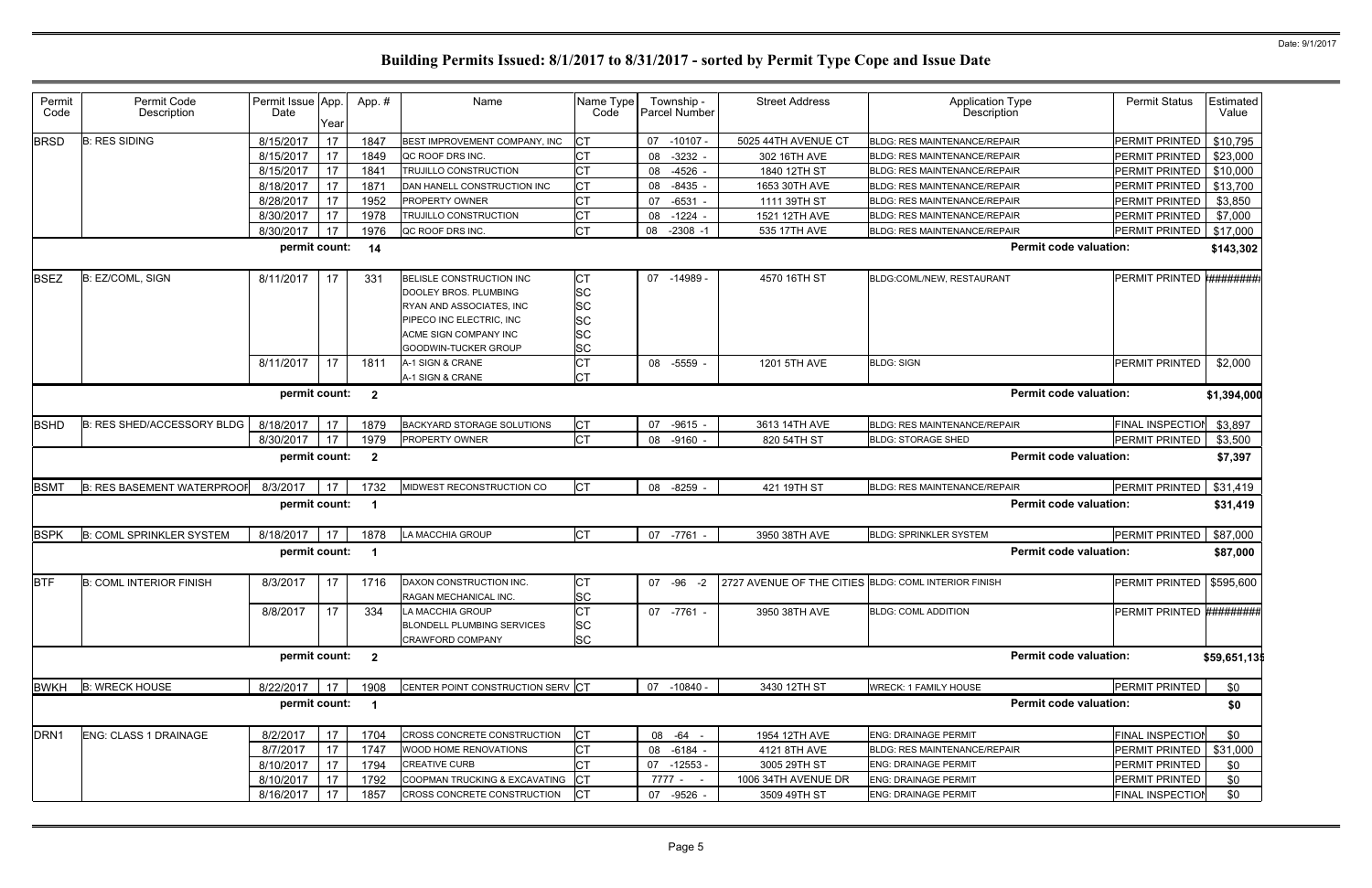| Permit<br>Code   | Permit Code<br>Description   | Permit Issue App.<br>Date | Year | App.#                   | Name                                                                                                                                                                                   | Name Type<br>Code                                                  | Township -<br><b>Parcel Number</b> | <b>Street Address</b>                                | <b>Application Type</b><br>Description                          | <b>Permit Status</b>       | Estimated<br>Value |
|------------------|------------------------------|---------------------------|------|-------------------------|----------------------------------------------------------------------------------------------------------------------------------------------------------------------------------------|--------------------------------------------------------------------|------------------------------------|------------------------------------------------------|-----------------------------------------------------------------|----------------------------|--------------------|
| DRN <sub>1</sub> | ENG: CLASS 1 DRAINAGE        | 8/18/2017                 | 17   | 1889                    | OLSON CONCRETE, PERRY                                                                                                                                                                  | Iст                                                                | -5964<br>07                        | 3515 AVENUE OF THE CITIES ENG: DRAINAGE PERMIT       |                                                                 | PERMIT PRINTED             | \$0                |
|                  |                              | 8/21/2017                 | 17   | 1906                    | COACH HOUSE GARAGES                                                                                                                                                                    | <b>CT</b>                                                          | 07<br>-1146 -                      | 2708 15TH AVE                                        | <b>BLDG: GARAGES/CARPORTS</b>                                   | PERMIT PRINTED             | \$42,085           |
|                  |                              | 8/21/2017                 | 17   | 1905                    | <b>PROPERTY OWNER</b>                                                                                                                                                                  |                                                                    | 07<br>$-12206$                     | 3527 12TH AVE                                        | <b>BLDG: FILL/GRADE</b>                                         | PERMIT PRINTED             | \$0                |
|                  |                              | 8/21/2017                 | 17   | 1894                    | EVANS CONCRETE AND EXCAVCTING,                                                                                                                                                         |                                                                    | 07<br>$-13467 -$                   | 3606 73RD ST                                         | <b>BLDG: RES DRIVEWAY</b>                                       | PERMIT PRINTED             | \$0                |
|                  |                              | 8/22/2017                 | 17   | 1908                    | CENTER POINT CONSTRUCTION SERV CT                                                                                                                                                      |                                                                    | 07<br>$-10840 -$                   | 3430 12TH ST                                         | <b>WRECK: 1 FAMILY HOUSE</b>                                    | PERMIT PRINTED             | \$0                |
|                  |                              | 8/23/2017                 | 17   | 1915                    | EMERY CONSTRUCTION GROUP, INC                                                                                                                                                          |                                                                    | $-4935$<br>07                      | 2303 46TH ST                                         | BLDG: COML MAINTENANCE/REPAIR                                   | PERMIT PRINTED             | \$3,000            |
|                  |                              | 8/24/2017                 | 17   | 1932                    | CROSS CONCRETE CONSTRUCTION                                                                                                                                                            | ICT                                                                | 08<br>$-6614 -2$                   | 1173 34TH ST                                         | <b>ENG: DRAINAGE PERMIT</b>                                     | PERMIT PRINTED             | \$0                |
|                  |                              | 8/31/2017                 | 17   | 1993                    | MCCANNON CONCRETE CONSTRUCTICCT                                                                                                                                                        |                                                                    | $-8602 -$<br>08                    | 3511 9TH AVENUE CT                                   | BLDG: RES DRIVEWAY & SIDEWALK                                   | PERMIT PRINTED             | \$0                |
|                  |                              | permit count:             |      | 13                      |                                                                                                                                                                                        |                                                                    |                                    |                                                      | <b>Permit code valuation:</b>                                   |                            | \$76,085           |
| DRN <sub>2</sub> | <b>ENG: CLASS 2 DRAINAGE</b> | 8/1/2017                  | 17   | 1703                    | MILLER TRUCKING & EXCAVATING                                                                                                                                                           | <b>CT</b>                                                          | $12 - 11 - 2$                      | 7100 HWY 150                                         | ENG: DRAINAGE PERMIT                                            | PERMIT PRINTED             | \$0                |
|                  |                              | 8/3/2017                  | 17   | 1716                    | DAXON CONSTRUCTION INC.<br>RAGAN MECHANICAL INC.                                                                                                                                       | <b>CT</b><br><b>SC</b>                                             | $-96 -2$<br>07                     | 2727 AVENUE OF THE CITIES BLDG: COML INTERIOR FINISH |                                                                 | PERMIT PRINTED   \$595,600 |                    |
|                  |                              | 8/30/2017                 | 17   | 1951                    | ROCK RIVER ELECTRIC INC                                                                                                                                                                | <b>SC</b>                                                          | 07 -1004 -                         |                                                      | 4506 AVENUE OF THE CITIES BLDG:MISC/STRUCTURES OTHER THAN BLDGS | PERMIT PRINTED   \$821,000 |                    |
|                  |                              | permit count:             |      | $\overline{\mathbf{3}}$ |                                                                                                                                                                                        |                                                                    |                                    |                                                      | <b>Permit code valuation:</b>                                   |                            | \$1,416,600        |
| EC               | E: COML ELECTRICAL           | 8/4/2017                  | 17   | 1652                    | POWELL & COMPANY CONSTRUCTION, CT<br><b>CRAWFORD COMPANY</b><br>LAKEWOOD ELECTRIC AND GENERATOSC                                                                                       | <b>SC</b>                                                          | 07 -13021 -                        | 2200 52ND AVE                                        | <b>BLDG: COML REMODEL</b>                                       | PERMIT PRINTED             | \$74,000           |
|                  |                              | 8/7/2017                  | 17   | 1452                    | FRANK H. STOWELL & SONS, INC<br>TRI-CITY ELECTRIC COMPANY                                                                                                                              | <b>CT</b><br><b>SC</b>                                             | 07 -397 -8                         | 500 JOHN DEERE RD                                    | <b>BLDG: COML MAINTENANCE/REPAIR</b>                            | PERMIT PRINTED             | \$349,836          |
|                  |                              | 8/14/2017                 | 17   | 1817                    | TRI-CITY ELECTRIC COMPANY                                                                                                                                                              | <b>CT</b>                                                          | 07<br>$-12706 -$                   | 2180 53RD ST                                         | ELEC: WIRING, MISC                                              | PERMIT PRINTED             | \$0                |
|                  |                              | 8/15/2017                 | 17   | 1856                    | <b>ENGEL ELECTRIC CO</b>                                                                                                                                                               | <b>CT</b>                                                          | $-2858 -$<br>08                    | 611 21ST ST                                          | ELEC: TEMPORARY SERVICE                                         | PERMIT PRINTED             | \$0                |
|                  |                              | 8/22/2017                 | 17   | 1469                    | QUALITY CONSTRUCTION SVCS INC<br>KOEHLER ELECTRIC INC, J W<br>TOTAL MAINTENANCE INC                                                                                                    | СT<br><b>SC</b><br><b>SC</b>                                       | 07<br>-13025 -                     | 1900 52ND AVE                                        | <b>BLDG: COML REMODEL</b>                                       | PERMIT PRINTED             | \$23,349           |
|                  |                              | 8/22/2017                 | 17   | 1912                    | DAVENPORT ELECTRIC CONTRACT COCT                                                                                                                                                       |                                                                    | 99-99 -                            | 2200 RIVER DR                                        | ELEC: TEMPORARY SERVICE                                         | FINAL INSPECTION           | \$0                |
|                  |                              | 8/23/2017                 | 17   | 1927                    | DAVENPORT ELECTRIC CONTRACT COCT                                                                                                                                                       |                                                                    | 07<br>$-15111$                     | 3635 AVENUE OF THE CITIES ELEC: SERVICE              |                                                                 | <b>FINAL INSPECTIOI</b>    | \$0                |
|                  |                              | 8/23/2017                 | 17   | 1926                    | DAVENPORT ELECTRIC CONTRACT COCT                                                                                                                                                       |                                                                    | 07<br>-631                         | 3405 AVENUE OF THE CITIES ELEC: SERVICE              |                                                                 | <b>FINAL INSPECTION</b>    | \$0                |
|                  |                              | 8/23/2017                 | 17   | 1924                    | DAVENPORT ELECTRIC CONTRACT COCT                                                                                                                                                       |                                                                    | 7777 -                             | 600 1/2 AVENUE OF THE CITIE ELEC: SERVICE            |                                                                 | FINAL INSPECTION           | \$0                |
|                  |                              | 8/23/2017 17              |      | 1925                    | DAVENPORT ELECTRIC CONTRACT COCT                                                                                                                                                       |                                                                    | 77777                              | 100 1/2 AVENUE OF THE CITIE ELEC: SERVICE            |                                                                 | FINAL INSPECTION           | \$0                |
|                  |                              | 8/25/2017                 | 17   | 1442                    | HODGE CONSTRUCTION CO INC<br>BRADY COMPANY, J L<br>LIGHTING MAINTENANCE INC                                                                                                            | СT<br>SC<br><b>SC</b>                                              | 07 -14534 -                        | 1575 52ND AVE                                        | <b>BLDG: COML ADDITION</b>                                      | PERMIT PRINTED   \$260,329 |                    |
|                  |                              | 8/28/2017                 | 17   | 1963                    | <b>ROCK RIVER ELECTRIC INC</b>                                                                                                                                                         | <b>CT</b>                                                          | -4377 -<br>08                      | 1620 5TH AVE                                         | ELEC: SERVICE                                                   | PERMIT PRINTED             | \$0                |
|                  |                              | 8/29/2017                 | 17   | 1967                    | PIKUZA ELECTRIC INC                                                                                                                                                                    |                                                                    | 07<br>-1236 -                      | 3328 AVENUE OF THE CITIES ELEC: SERVICE              |                                                                 | <b>PERMIT PRINTED</b>      | \$0                |
|                  |                              | 8/30/2017                 | 17   | 1951                    | ROCK RIVER ELECTRIC INC                                                                                                                                                                | <b>SC</b>                                                          | $-1004 -$<br>07                    |                                                      | 4506 AVENUE OF THE CITIES BLDG:MISC/STRUCTURES OTHER THAN BLDGS | PERMIT PRINTED   \$821,000 |                    |
|                  |                              | permit count: 14          |      |                         |                                                                                                                                                                                        |                                                                    |                                    |                                                      | <b>Permit code valuation:</b>                                   |                            | \$1,528,514        |
| <b>ENA</b>       | <b>B: RES SIDEWALK</b>       | 8/21/2017                 | 17   | 189                     | <b>BM BAGBY INC</b><br><b>BAGBY PLUMBING SERVICE</b><br><b>BAGBY PLUMBING SERVICE</b><br><b>HANSSEN ELECTRIC</b><br>J.L. BRADY COMPANY<br>J.L. BRADY COMPANY<br><b>FIREPLACES PLUS</b> | ЮL<br><b>SC</b><br><b>SC</b><br>SC<br>SC<br><b>SC</b><br><b>SC</b> | 07 -14766 -                        | 3519 72ND ST                                         | BLDG:RES/NEW. SINGLE FAMILY DETACHED                            | <b>PERMIT PRINTED</b>      | \$300,000          |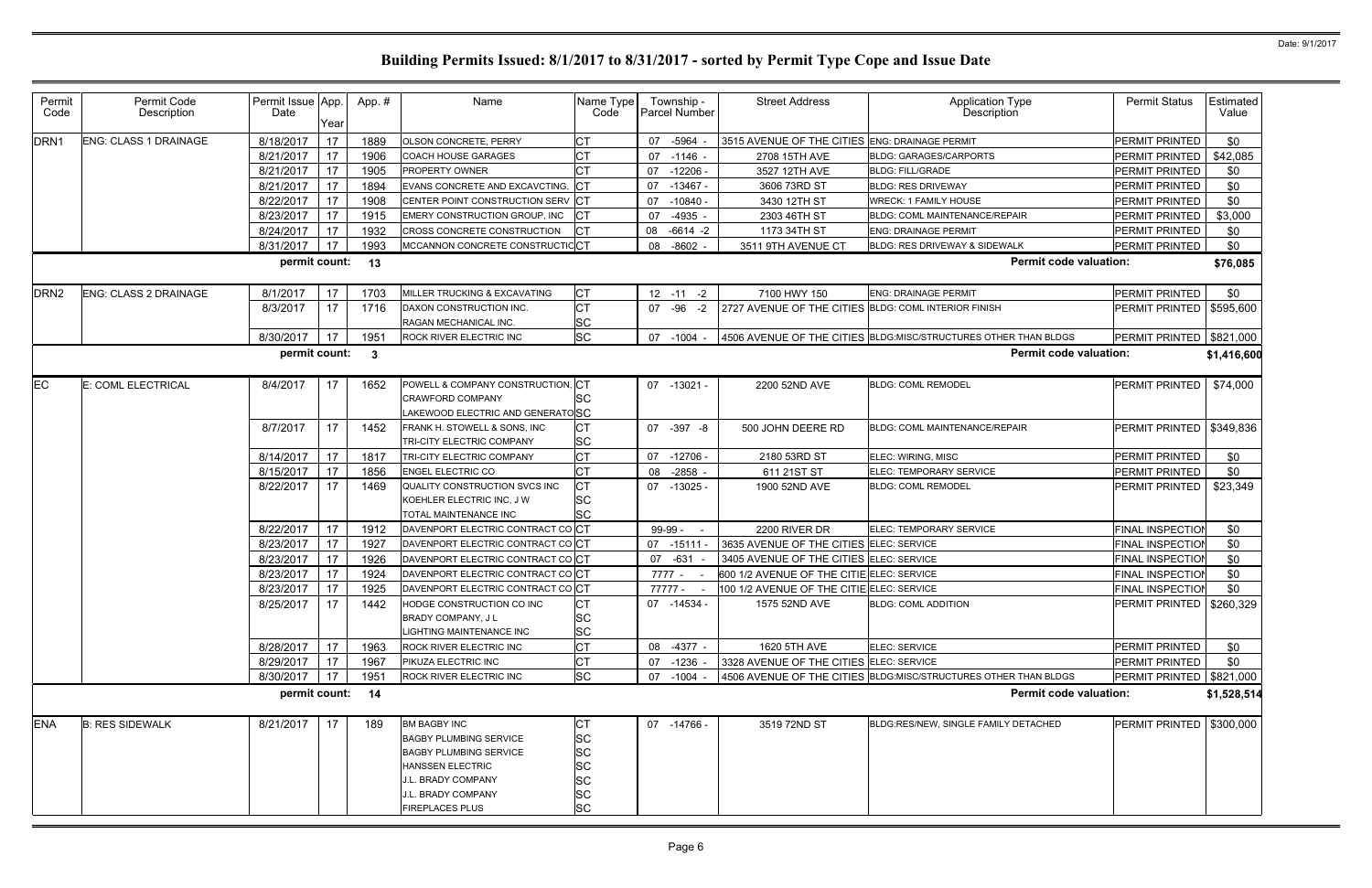| Permit<br>Code | Permit Code<br>Description | Permit Issue App.<br>Date | Year | App.#                   | Name                              | Name Type<br>Code | Township -<br>Parcel Number | <b>Street Address</b> | Application Type<br>Description              | <b>Permit Status</b>       | Estimated<br>Value |
|----------------|----------------------------|---------------------------|------|-------------------------|-----------------------------------|-------------------|-----------------------------|-----------------------|----------------------------------------------|----------------------------|--------------------|
| <b>ENA</b>     | <b>B: RES SIDEWALK</b>     | 8/31/2017                 | 17   | 1993                    | MCCANNON CONCRETE CONSTRUCTICCT   |                   | 08 -8602 -                  | 3511 9TH AVENUE CT    | BLDG: RES DRIVEWAY & SIDEWALK                | PERMIT PRINTED             | \$0                |
|                |                            | permit count:             |      | $\overline{\mathbf{2}}$ |                                   |                   |                             |                       | <b>Permit code valuation:</b>                |                            | \$300,000          |
| ENB            | <b>B: RES DRIVEWAY</b>     | 8/21/2017                 | 17   | 1894                    | EVANS CONCRETE AND EXCAVCTING,    | <b>ICT</b>        | 07<br>$-13467 -$            | 3606 73RD ST          | <b>BLDG: RES DRIVEWAY</b>                    | PERMIT PRINTED             | \$0                |
|                |                            | 8/21/2017                 | 17   | 189                     | <b>BM BAGBY INC</b>               | C <sub>1</sub>    | 07<br>-14766 -              | 3519 72ND ST          | BLDG:RES/NEW, SINGLE FAMILY DETACHED         | PERMIT PRINTED   \$300,000 |                    |
|                |                            |                           |      |                         | <b>BAGBY PLUMBING SERVICE</b>     | <b>SC</b>         |                             |                       |                                              |                            |                    |
|                |                            |                           |      |                         | <b>BAGBY PLUMBING SERVICE</b>     | <b>SC</b>         |                             |                       |                                              |                            |                    |
|                |                            |                           |      |                         | <b>HANSSEN ELECTRIC</b>           | <b>SC</b>         |                             |                       |                                              |                            |                    |
|                |                            |                           |      |                         | J.L. BRADY COMPANY                | <b>SC</b>         |                             |                       |                                              |                            |                    |
|                |                            |                           |      |                         | J.L. BRADY COMPANY                | <b>SC</b>         |                             |                       |                                              |                            |                    |
|                |                            |                           |      |                         | <b>FIREPLACES PLUS</b>            | <b>SC</b>         |                             |                       |                                              |                            |                    |
|                |                            | 8/25/2017                 | 16   | 2828                    | HAZELWOOD HOMES INC               | <b>CT</b>         | 08 -9236 -                  | 2704 11TH STREET CT   | BLDG:RES/NEW, SINGLE FAMILY ATTD (TOWNHOUSE) | FINAL INSPECTION           | \$404,000          |
|                |                            |                           |      |                         | <b>DEMARLIE MAINTENANCE</b>       | <b>SC</b>         |                             |                       |                                              |                            |                    |
|                |                            |                           |      |                         | <b>DEMARLIE MAINTENANCE</b>       | <b>SC</b>         |                             |                       |                                              |                            |                    |
|                |                            |                           |      |                         | VANOPDORP ELECTRIC INC.           | <b>SC</b>         |                             |                       |                                              |                            |                    |
|                |                            |                           |      |                         | <b>SCHEBLER COMPANY</b>           | <b>SC</b>         |                             |                       |                                              |                            |                    |
|                |                            |                           |      |                         | CDMI CONCRETE CONTRACTORS INC     | SC                |                             |                       |                                              |                            |                    |
|                |                            | 8/31/2017                 | 17   | 1993                    | MCCANNON CONCRETE CONSTRUCTICCT   |                   | $-8602 -$<br>08             | 3511 9TH AVENUE CT    | BLDG: RES DRIVEWAY & SIDEWALK                | PERMIT PRINTED             | \$0                |
|                |                            | permit count:             |      | $\overline{\mathbf{4}}$ |                                   |                   |                             |                       | <b>Permit code valuation:</b>                |                            | \$704,000          |
| <b>ER</b>      | <b>E: RES ELECTRICAL</b>   | 8/2/2017                  | 17   | 1719                    | TRI-CITY ELECTRIC COMPANY         | <b>CT</b>         | 07<br>$-12944-$             | 1507 41ST ST          | ELEC: SERVICE                                | <b>FINAL INSPECTION</b>    | \$0                |
|                |                            | 8/3/2017                  | 17   | 1596                    | BUREAU CO. POOL BUILDERS, INC     | <b>CT</b>         | $-5296$ -<br>08             | 730 3RD STREET A      | <b>BLDG: SWIMMING POOL</b>                   | <b>FINAL INSPECTION</b>    | \$0                |
|                |                            |                           |      |                         | DAVENPORT ELECTRIC CONTRACT CO SC |                   |                             |                       |                                              |                            |                    |
|                |                            | 8/4/2017                  | 17   | 1471                    | <b>TRAPKUS BUILD</b>              |                   | $07 -37 -$                  | 1406 51ST STREET DR   | BLDG:RES/NEW, 5+ FAMILY DWELLING             | PERMIT PRINTED   \$131,011 |                    |
|                |                            |                           |      |                         | <b>DEMARLIE MAINTENANCE</b>       | <b>SC</b>         |                             |                       |                                              |                            |                    |
|                |                            |                           |      |                         | <b>CAMPBELL ELECTRIC</b>          | <b>SC</b>         |                             |                       |                                              |                            |                    |
|                |                            | 8/4/2017                  | 17   | 1446                    | <b>TRAPKUS BUILD</b>              | <b>CT</b>         | $07 -37 -$                  | 1408 51ST STREET DR   | BLDG:RES/NEW, 5+ FAMILY DWELLING             | PERMIT PRINTED   \$131,011 |                    |
|                |                            |                           |      |                         | <b>DEMARLIE MAINTENANCE</b>       | <b>SC</b>         |                             |                       |                                              |                            |                    |
|                |                            |                           |      |                         | <b>CAMPBELL ELECTRIC</b>          | <b>SC</b>         |                             |                       |                                              |                            |                    |
|                |                            | 8/4/2017                  | 17   | 1438                    | TRAPKUS BUILD                     | <b>CT</b>         | $07 - 37 -$                 | 1410 51ST STREET DR   | BLDG:RES/NEW, 5+ FAMILY DWELLING             | PERMIT PRINTED             | \$131,011          |
|                |                            |                           |      |                         | DEMARLIE MAINTENANCE              | <b>SC</b>         |                             |                       |                                              |                            |                    |
|                |                            |                           |      |                         | CAMPBELL ELECTRIC                 | <b>SC</b>         |                             |                       |                                              |                            |                    |
|                |                            | 8/4/2017                  | 17   | 1437                    | <b>TRAPKUS BUILD</b>              | <b>CT</b>         | $07 - 37 -$                 | 1412 51ST STREET DR   | BLDG:RES/NEW, 5+ FAMILY DWELLING             | PERMIT PRINTED   \$131,011 |                    |
|                |                            |                           |      |                         | <b>DEMARLIE MAINTENANCE</b>       | SC                |                             |                       |                                              |                            |                    |
|                |                            |                           |      |                         | <b>CAMPBELL ELECTRIC</b>          | <b>SC</b>         |                             |                       |                                              |                            |                    |
|                |                            | 8/4/2017                  | 17   | 741                     | TUMAC CONST. LLC                  | <b>CT</b>         | 08 -6194 -A                 | 4225 7TH AVE          | <b>BLDG: GARAGES/CARPORTS</b>                | <b>FINAL INSPECTION</b>    | \$8,900            |
|                |                            |                           |      |                         | <b>ESCO ELECTRIC COMPANY</b>      | <b>SC</b>         |                             |                       |                                              |                            |                    |
|                |                            | 8/8/2017                  | 17   | 194                     | <b>PROPERTY OWNER</b>             | <b>CT</b>         | 08 -3743 -                  | 1075 27TH ST          | <b>BLDG: GARAGES/CARPORTS</b>                | FINAL INSPECTION \$16,128  |                    |
|                |                            |                           |      |                         | ADVANTAGE ELCTRL SERVICES INC     | <b>SC</b>         |                             |                       |                                              |                            |                    |
|                |                            | 8/10/2017                 | 17   | 1597                    | <b>PROPERTY OWNER</b>             |                   | 08 -3149 -                  | 1829 3RD ST           | <b>BLDG: RES REMODEL</b>                     | <b>PERMIT PRINTED</b>      | \$26,000           |
|                |                            |                           |      |                         | BLACKHAWK ELECTRIC ENTERPRISES SC |                   |                             |                       |                                              |                            |                    |
|                |                            | 8/14/2017                 | 16   | 2717                    | BRAD CHUMBLEY CUSTOM BUILDER      | IСТ               | 07 -7856 -                  | 2575 33RD ST          | <b>BLDG: GARAGES/CARPORTS</b>                | PERMIT PRINTED             | \$20,000           |
|                |                            |                           |      |                         | JOHNSON ELECTRIC CO, K C          | <b>SC</b>         |                             |                       |                                              |                            |                    |
|                |                            | 8/15/2017                 | 17   | 1836                    | <b>HANSSEN ELECTRIC</b>           | <b>CT</b>         | 07 -55 -16                  | 2447 53RD STREET A    | <b>ELEC: SERVICE</b>                         | <b>FINAL INSPECTION</b>    | \$0                |
|                |                            | 8/18/2017                 | 17   | 1866                    | LAKEWOOD ELECTRIC AND GENERATOCT  |                   | $-7609 -$<br>07             | 1300 30TH ST          | ELEC: SERVICE                                | PERMIT PRINTED             | \$0                |
|                |                            | 8/18/2017                 | 17   | 1886                    | ELECTRIC DOCTOR SERVICE LLC       | <b>CT</b>         | $-2346 -$<br>08             | 426 16TH AVE          | <b>ELEC: SERVICE</b>                         | <b>FINAL INSPECTION</b>    | \$0                |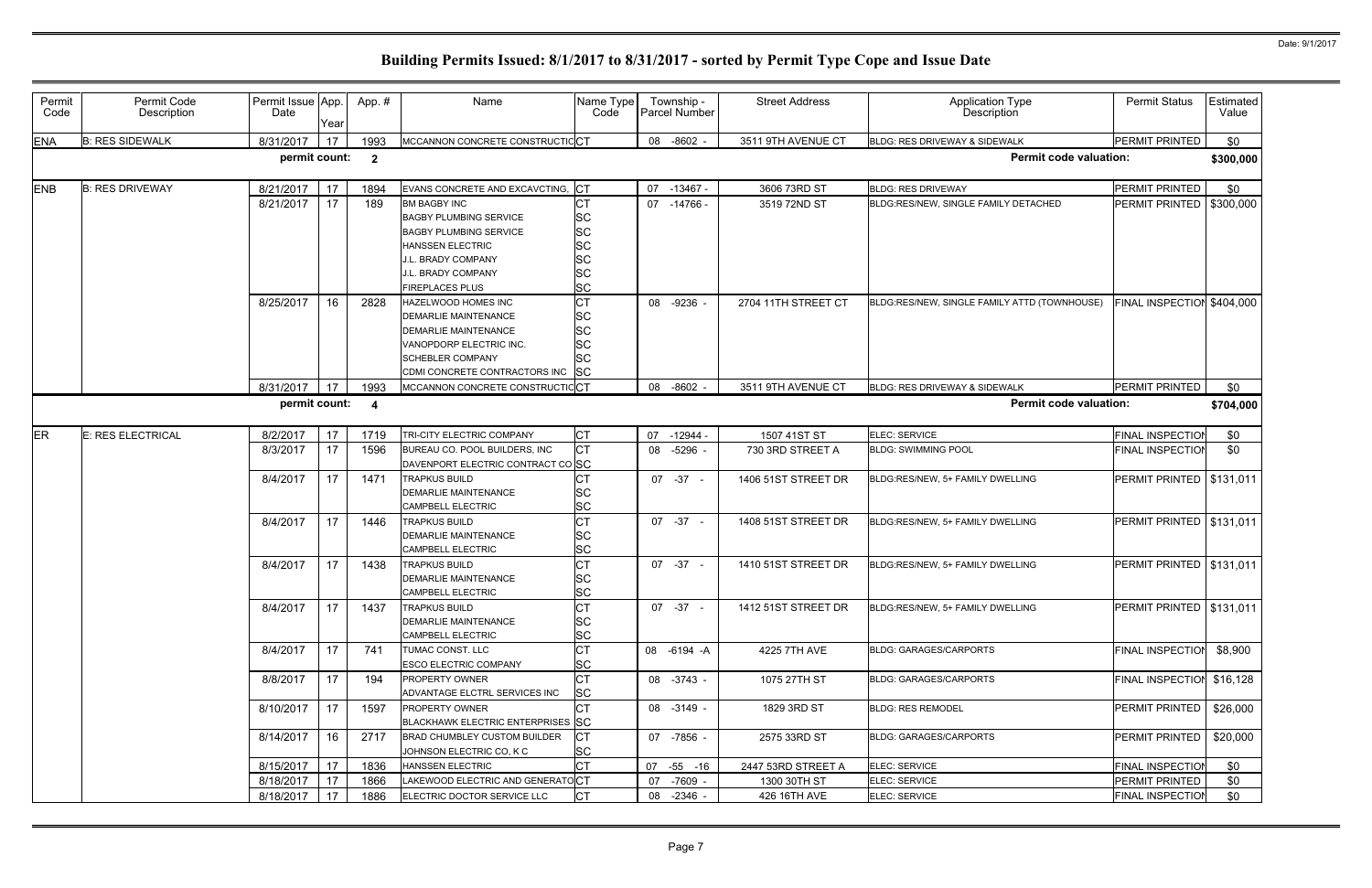| Permit<br>Code | Permit Code<br>Description | Permit Issue App.<br>Date | Year | App. # | Name                                                                                                                                                                                                                  | Name Type<br>Code                                                                             | Township -<br><b>Parcel Number</b> | <b>Street Address</b> | <b>Application Type</b><br>Description | <b>Permit Status</b>     | Estimated<br>Value |
|----------------|----------------------------|---------------------------|------|--------|-----------------------------------------------------------------------------------------------------------------------------------------------------------------------------------------------------------------------|-----------------------------------------------------------------------------------------------|------------------------------------|-----------------------|----------------------------------------|--------------------------|--------------------|
| ER             | E: RES ELECTRICAL          | 8/18/2017                 | 17   | 1868   | LAKEWOOD ELECTRIC AND GENERATOCT                                                                                                                                                                                      |                                                                                               | -8989 -<br>08                      | 2614 2ND ST           | ELEC: WIRING, MISC                     | <b>FINAL INSPECTION</b>  | \$0                |
|                |                            | 8/25/2017                 | 17   | 1941   | KOEHLER ELECTRIC INC, J W                                                                                                                                                                                             | <b>CT</b>                                                                                     | $-6620 -$<br>07                    | 3719 15TH AVE         | <b>ELEC: REWIRE</b>                    | PERMIT PRINTED           | \$0                |
|                |                            | 8/25/2017                 | 17   | 1947   | BLACKHAWK ELECTRIC ENTERPRISES CT                                                                                                                                                                                     |                                                                                               | 08<br>$-3174 -$                    | 1815 4TH ST           | ELEC: SERVICE                          | PERMIT PRINTED           | \$0                |
|                |                            | 8/25/2017                 | 17   | 1946   | BLACKHAWK ELECTRIC ENTERPRISES CT                                                                                                                                                                                     |                                                                                               | 08<br>-5788 -                      | 1241 7TH AVE          | ELEC: WIRING, MISC                     | PERMIT PRINTED           | \$0                |
|                |                            | 8/25/2017                 | 17   | 1942   | KOEHLER ELECTRIC INC, J W                                                                                                                                                                                             | <b>CT</b>                                                                                     | 08<br>-5940 -                      | 1028 5TH AVE          | ELEC: SERVICE                          | FINAL INSPECTION         | \$0                |
|                |                            | 8/28/2017                 | 17   | 1816   | PREMIUM CONTRACTING<br><b>G &amp; A ELECTRIC</b>                                                                                                                                                                      | <b>CT</b><br><b>SC</b>                                                                        | $-2662 -$<br>08                    | 223 49TH ST           | <b>BLDG: RES MAINTENANCE/REPAIR</b>    | <b>FINAL INSPECTION</b>  | \$5,500            |
|                |                            | 8/28/2017                 | 17   | 1953   | LAKEWOOD ELECTRIC AND GENERATOCT                                                                                                                                                                                      |                                                                                               | 08<br>$-8946 -$                    | 213 27TH AVENUE CT    | ELEC: SERVICE                          | <b>FINAL INSPECTIOI</b>  | \$0                |
|                |                            | 8/30/2017                 | 16   | 1262   | <b>ALAN HON</b><br>TRINITY ELECTRIC                                                                                                                                                                                   | <b>CT</b><br><b>SC</b>                                                                        | $-5638 - 1$<br>08                  | 1436 14TH ST          | <b>BLDG: RES MAINTENANCE/REPAIR</b>    | PERMIT PRINTED           | \$10,000           |
|                |                            | 8/31/2017                 | 17   | 1980   | PROPERTY OWNER                                                                                                                                                                                                        | <b>CT</b>                                                                                     | 07<br>$-1125 -$                    | 2724 14TH AVE         | ELEC: SERVICE                          | PERMIT PRINTED           | \$0                |
|                |                            | 8/31/2017                 | 17   | 1884   | <b>TERRELL PFAFF</b><br><b>PROPERTY OWNER</b><br>PETERSEN PLUMBING AND HEATING                                                                                                                                        | lSС<br><b>SC</b>                                                                              | 07 -2364 -                         | 2434 30TH ST          | <b>BLDG: RES REMODEL</b>               | PERMIT PRINTED           | \$13,950           |
|                |                            | permit count: 23          |      |        |                                                                                                                                                                                                                       |                                                                                               |                                    |                       | <b>Permit code valuation:</b>          |                          | \$624,522          |
| <b>EZC</b>     | E: EZ/COML, ELECTRICAL     | 8/23/2017                 | 17   | 1541   | RYAN COMPANIES US INC<br><b>TRI-CITY ELECTRIC COMPANY</b>                                                                                                                                                             | <b>CT</b><br><b>SC</b>                                                                        | 08 -9289 -                         | 1400 RIVER DR         | <b>BLDG: COML REMODEL</b>              | PERMIT PRINTED           | \$340,902          |
|                |                            | 8/31/2017                 | 17   | 1300   | <b>PROPERTY OWNER</b><br>ULTIMATE ELECTRIC UNLIMITED<br><b>PROPERTY OWNER</b><br>JLTIMATE ELECTRIC UNLIMITED<br><b>PROPERTY OWNER</b><br>JLTIMATE ELECTRIC UNLIMITED<br>PROPERTY OWNER<br>ULTIMATE ELECTRIC UNLIMITED | <b>CT</b><br><b>SC</b><br><b>CT</b><br><b>SC</b><br><b>CT</b><br><b>SC</b><br>СT<br><b>SC</b> | -8264 -<br>08                      | 1810 5TH AVE          | <b>BLDG: COML INTERIOR FINISH</b>      | PERMIT PRINTED           | \$28,000           |
|                |                            | permit count: 2           |      |        |                                                                                                                                                                                                                       |                                                                                               |                                    |                       | <b>Permit code valuation:</b>          |                          | \$368,902          |
| <b>MC</b>      | M: COML MECHANICAL         | 8/7/2017                  | 17   | 1759   | TOTAL MAINTENANCE INC                                                                                                                                                                                                 | <b>CT</b>                                                                                     | $07 - 74 -$                        | 1611 41ST ST          | HTG: AIR CONDITIONING, REPLACE         | PERMIT PRINTED           | \$0                |
|                |                            | 8/8/2017                  | 17   | 1773   | KLAUER HEATING & AC LTD                                                                                                                                                                                               | <b>CT</b>                                                                                     | $-1587 -$<br>08                    | 230 35TH ST           | <b>HTG: FURNACE/AC, REPLACE</b>        | PERMIT PRINTED           | \$0                |
|                |                            | 8/9/2017                  | 17   | 1782   | <b>J.L. BRADY COMPANY</b>                                                                                                                                                                                             | <b>CT</b>                                                                                     | 07<br>-12633 -                     | 4703 16TH ST          | HTG: ROOFTOP UNIT, REPLACE             | PERMIT PRINTED           | \$0                |
|                |                            | 8/11/2017                 | 17   | 1809   | TOTAL MAINTENANCE INC                                                                                                                                                                                                 | <b>CT</b>                                                                                     | 08 -553 -3                         | 2935 4TH AVE          | HTG: AIR CONDITIONING, REPLACE         | PERMIT PRINTED           | \$0                |
|                |                            | 8/14/2017                 | 17   | 1826   | KLAUER HEATING & AC LTD                                                                                                                                                                                               | Iст                                                                                           | $-212 -2$<br>07                    | 3302 41ST ST          | HTG: OTHER, INSTALL/REPLACE            | FINAL INSPECTION         | \$6,385            |
|                |                            | 8/18/2017                 | 17   | 1863   | J.L. BRADY COMPANY                                                                                                                                                                                                    | <b>CT</b>                                                                                     | 07<br>-12408 -                     | 3913 24TH ST          | HTG: FURNACE/AC, REPLACE               | PERMIT PRINTED           | \$0                |
|                |                            | 8/18/2017                 | 17   | 1867   | J.L. BRADY COMPANY<br><b>J.L. BRADY COMPANY</b><br>J.L. BRADY COMPANY                                                                                                                                                 | <b>CT</b><br>СT<br><b>CT</b>                                                                  | 08 -3448 -                         | 1400 16TH AVE         | HTG: FURNACE/AC, REPLACE               | PERMIT PRINTED           | \$0                |
|                |                            | 8/18/2017                 | 17   | 1862   | <b>SCHEBLER COMPANY</b>                                                                                                                                                                                               | <b>CT</b>                                                                                     | -4760 -<br>08                      | 1330 13TH ST          | HTG: AIR CONDITIONING, REPLACE         | PERMIT PRINTED           | \$0                |
|                |                            | 8/22/2017                 | 17   | 1469   | QUALITY CONSTRUCTION SVCS INC<br>KOEHLER ELECTRIC INC, J W<br>TOTAL MAINTENANCE INC                                                                                                                                   | <b>CT</b><br><b>SC</b><br><b>SC</b>                                                           | 07 -13025 -                        | 1900 52ND AVE         | <b>BLDG: COML REMODEL</b>              | PERMIT PRINTED           | \$23,349           |
|                |                            | 8/28/2017                 | 17   | 1959   | KALE HEATING & AC                                                                                                                                                                                                     | <b>CT</b>                                                                                     | $-2288 -$<br>08                    | 1721 7TH ST           | HTG: BOILER/FURNACE, REPLACE           | PERMIT PRINTED           | \$0                |
|                |                            | permit count: 10          |      |        |                                                                                                                                                                                                                       |                                                                                               |                                    |                       | <b>Permit code valuation:</b>          |                          | \$29,734           |
| <b>MEZC</b>    | M: EZ/COML, MECHANICAL     | 8/30/2017                 | -17  | 331    | BELISLE CONSTRUCTION INC<br>DOOLEY BROS. PLUMBING                                                                                                                                                                     | <b>CT</b><br><b>SC</b>                                                                        | 07 -14989 -                        | 4570 16TH ST          | BLDG:COML/NEW, RESTAURANT              | PERMIT PRINTED ######### |                    |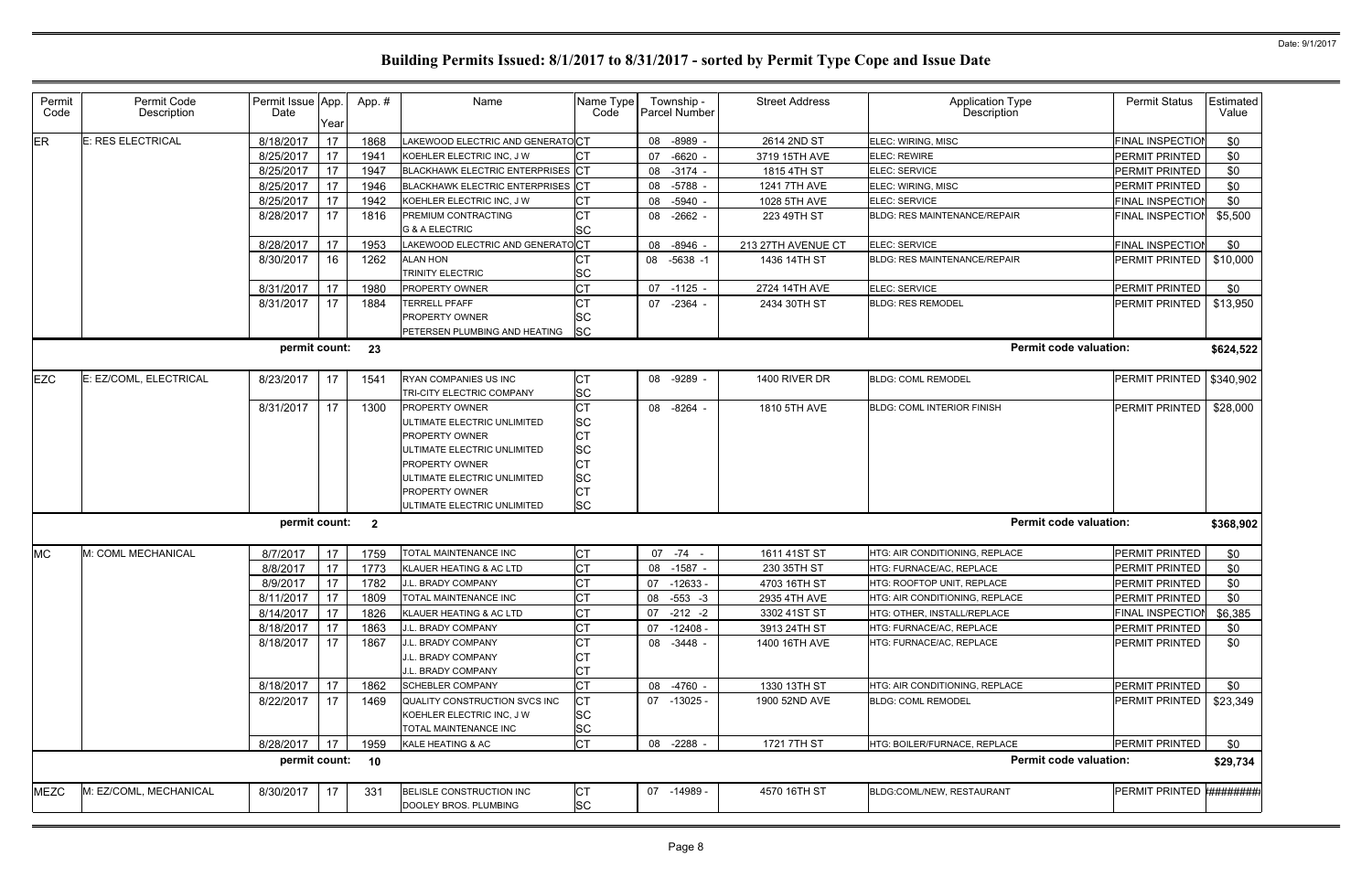| Permit<br>Code | Permit Code<br>Description | Permit Issue App.<br>Date | Year     | App. #                   | Name                                                                                                     | Name Type<br>Code                                | Township -<br>Parcel Number      | <b>Street Address</b>             | <b>Application Type</b><br>Description       | <b>Permit Status</b>               | Estimated<br>Value |
|----------------|----------------------------|---------------------------|----------|--------------------------|----------------------------------------------------------------------------------------------------------|--------------------------------------------------|----------------------------------|-----------------------------------|----------------------------------------------|------------------------------------|--------------------|
| <b>MEZC</b>    | M: EZ/COML, MECHANICAL     | 8/30/2017                 | 17       | 331                      | RYAN AND ASSOCIATES, INC<br>PIPECO INC ELECTRIC, INC<br>ACME SIGN COMPANY INC<br>GOODWIN-TUCKER GROUP    | <b>SC</b><br><b>SC</b><br><b>SC</b><br><b>SC</b> | 07 -14989 -                      | 4570 16TH ST                      | BLDG:COML/NEW, RESTAURANT                    | PERMIT PRINTED #########           |                    |
|                |                            | permit count:             |          | $\overline{\mathbf{1}}$  |                                                                                                          |                                                  |                                  |                                   | <b>Permit code valuation:</b>                |                                    | \$1,392,000        |
| <b>MEZR</b>    | M: EZ/RES, MECHANICAL      | 8/11/2017                 | 17       | 601                      | <b>BM BAGBY INC</b><br><b>HANSSEN ELECTRIC</b><br>MIDWEST COMPLETE PLUMBING<br><b>J.L. BRADY COMPANY</b> | IСТ<br><b>SC</b><br><b>SC</b><br><b>SC</b>       | 08 -9348 -                       | 705 6TH AVENUE CT                 | BLDG:RES/NEW, SINGLE FAMILY ATTD (TOWNHOUSE) | <b>PERMIT PRINTED</b>              | \$92,000           |
|                |                            | 8/11/2017                 | 17       | 602                      | <b>BM BAGBY INC</b><br><b>HANSSEN ELECTRIC</b><br>MIDWEST COMPLETE PLUMBING<br>J.L. BRADY COMPANY        | <b>CT</b><br><b>SC</b><br><b>SC</b><br><b>SC</b> | $-9348 -$<br>08                  | 707 6TH AVENUE CT                 | BLDG:RES/NEW, SINGLE FAMILY ATTD (TOWNHOUSE) | PERMIT PRINTED                     | \$92,000           |
|                |                            | 8/11/2017                 | 17       | 603                      | <b>BM BAGBY INC</b><br><b>HANSSEN ELECTRIC</b><br>MIDWEST COMPLETE PLUMBING<br>J.L. BRADY COMPANY        | <b>CT</b><br><b>SC</b><br><b>SC</b><br>lsc       | $-9348 -$<br>08                  | 709 6TH AVENUE CT                 | BLDG:RES/NEW, SINGLE FAMILY ATTD (TOWNHOUSE) | PERMIT PRINTED                     | \$92,000           |
|                |                            | permit count:             |          | $\overline{\phantom{a}}$ |                                                                                                          |                                                  |                                  |                                   | <b>Permit code valuation:</b>                |                                    | \$276,000          |
| <b>MR</b>      | M: RES MECHANICAL          | 8/2/2017                  | 17       | 1715                     | KALE HEATING & AC                                                                                        | <b>CT</b>                                        | 07<br>$-13496 -$                 | 4224 22ND AVE                     | HTG: AIR CONDITIONING, REPLACE               | PERMIT PRINTED                     | \$0                |
|                |                            | 8/2/2017                  | 17       | 1717                     | KALE HEATING & AC                                                                                        | <b>CT</b>                                        | 08<br>$-321 - 39$                | 3062 7TH ST                       | HTG: AIR CONDITIONING, REPLACE               | PERMIT PRINTED                     | \$0                |
|                |                            | 8/2/2017                  | 17       | 1712                     | KALE HEATING & AC                                                                                        | <b>CT</b>                                        | $-3692 -$<br>08                  | 2807 10TH AVE                     | HTG: AIR CONDITIONING, REPLACE               | PERMIT PRINTED                     | \$0                |
|                |                            | 8/2/2017                  | 17       | 1718                     | TOTAL MAINTENANCE INC                                                                                    | <b>CT</b>                                        | 08<br>$-6817 - 13$               | 1007 24TH ST                      | HTG: AIR CONDITIONING, REPLACE               | PERMIT PRINTED                     | \$0                |
|                |                            | 8/2/2017                  | 17       | 1713                     | <b>GABRILSON HEATING &amp; AC</b>                                                                        | <b>CT</b>                                        | 08<br>$-9203 -27$                | 335 29TH AVE                      | HTG: FURNACE/AC, REPLACE                     | PERMIT PRINTED                     | \$0                |
|                |                            | 8/3/2017                  | 17       | 1727                     | JK PLUMBING & HEATING                                                                                    | <b>CT</b>                                        | $-7365$<br>08                    | 2314 6TH ST                       | HTG: AIR CONDITIONING, REPLACE               | PERMIT PRINTED                     | \$0                |
|                |                            | 8/4/2017                  | 17       | 1741                     | KALE HEATING & AC                                                                                        | <b>CT</b>                                        | $-308$<br>08                     | 1229 33RD AVE                     | HTG: FURNACE/AC, REPLACE                     |                                    | \$0                |
|                |                            |                           |          |                          |                                                                                                          |                                                  |                                  |                                   |                                              | PERMIT PRINTED                     |                    |
|                |                            | 8/4/2017                  | 17       | 1740                     | KALE HEATING & AC                                                                                        | <b>CT</b>                                        | $-9356$<br>08                    | 640 7TH STREET CT                 | HTG: AIR CONDITIONING, REPLACE               | PERMIT PRINTED                     | \$0                |
|                |                            | 8/7/2017                  | 17       | 1755                     | DOUG'S HEATING & AIR COND                                                                                | СT                                               | $-1853 -$<br>07                  | 1646 31ST STREET A                | HTG: FURNACE/AC, REPLACE                     | PERMIT PRINTED                     | \$0                |
|                |                            | 8/7/2017                  | 17       | 1751                     | KALE HEATING & AC                                                                                        | <b>CT</b>                                        | $-2423 -$<br>08                  | 125 18TH AVE                      | HTG: AIR CONDITIONING, REPLACE               | PERMIT PRINTED                     | \$0                |
|                |                            | 8/7/2017                  | 17       | 1754                     | <b>KALE PLUMBING CO</b>                                                                                  | <b>CT</b>                                        | -3974 -<br>08                    | 2715 15TH ST                      | HTG: FURNACE/AC, REPLACE                     | <b>PERMIT PRINTED</b>              | \$0                |
|                |                            | 8/7/2017                  | 17       | 1758                     | TOTAL MAINTENANCE INC                                                                                    | <b>CT</b>                                        | -6482 -<br>08                    | 5315 7TH AVE                      | HTG: OTHER, INSTALL/REPLACE                  | PERMIT PRINTED                     | \$0                |
|                |                            | 8/7/2017                  | 17       | 1753                     | <b>FAMILY HEATING &amp; COOLING</b>                                                                      | <b>CT</b>                                        | -7974 -<br>08                    | 2026 15TH ST                      | HTG: AIR CONDITIONING, REPLACE               | PERMIT PRINTED                     | \$0                |
|                |                            | 8/8/2017                  | 17       | 1769                     | KLAUER HEATING & AC LTD                                                                                  | <b>CT</b>                                        | 07 -10219 -                      | 4709 19TH AVE                     | HTG: AIR CONDITIONING, REPLACE               | <b>FINAL INSPECTION</b>            | \$0                |
|                |                            | 8/8/2017                  | 17       | 1771                     | KALE HEATING & AC                                                                                        |                                                  | $-13699 -$<br>07                 | 3510 49TH ST                      | HTG: AIR CONDITIONING, REPLACE               | PERMIT PRINTED                     | \$0                |
|                |                            | 8/8/2017                  | 17       | 1772                     | CRAWFORD HEATING & COOLING                                                                               | <b>CT</b>                                        | $-14505$<br>07                   | 3400 77TH STREET CT               | HTG: AIR CONDITIONING, REPLACE               | <b>PERMIT PRINTED</b>              | \$0                |
|                |                            | 8/9/2017                  | 17       | 1784                     | J.L. BRADY COMPANY                                                                                       |                                                  | -869 -<br>07                     | 4149 28TH AVE                     | HTG: FURNACE/AC, REPLACE                     | PERMIT PRINTED                     | \$0                |
|                |                            | 8/9/2017                  | 17       | 1785                     | J.L. BRADY COMPANY                                                                                       |                                                  | 07<br>-897 -A                    | 2916 44TH ST                      | HTG: FURNACE/AC, REPLACE                     | PERMIT PRINTED                     | \$0                |
|                |                            | 8/9/2017                  | 17       | 1783                     | J.L. BRADY COMPANY                                                                                       | <b>CT</b>                                        | $-2194 -$<br>08                  | 527 39TH ST                       | <b>HTG: AIR CONDITIONING, REPLACE</b>        | PERMIT PRINTED                     | \$0                |
|                |                            | 8/10/2017                 | 17       | 1801                     | KALE HEATING & AC                                                                                        | <b>CT</b>                                        | $-2294 -$<br>07                  | 2912 25TH AVENUE A                | HTG: FURNACE/AC, REPLACE                     | PERMIT PRINTED                     | \$0                |
|                |                            | 8/10/2017                 | 17       | 1800                     | KALE HEATING & AC                                                                                        | <b>CT</b>                                        | 07<br>$-4982 -$                  | 3905 26TH ST                      | HTG: AIR CONDITIONING, REPLACE               | PERMIT PRINTED                     | \$0                |
|                |                            | 8/11/2017                 | 17       | 1810                     | J.L. BRADY COMPANY                                                                                       |                                                  | -11891 -<br>07                   | 3438 52ND STREET CT               | HTG: AIR CONDITIONING, REPLACE               | PERMIT PRINTED                     | \$0                |
|                |                            | 8/11/2017                 | 17       | 1808                     | TOTAL MAINTENANCE INC                                                                                    |                                                  | -12746 -<br>07                   | 1707 55TH STREET PL               | HTG: CHIMNEY, INSTALL                        | <b>PERMIT PRINTED</b>              | \$0                |
|                |                            | 8/18/2017<br>8/18/2017    | 17<br>17 | 1864<br>1865             | J.L. BRADY COMPANY<br>KLAUER HEATING & AC LTD                                                            | <b>CT</b><br><b>CT</b>                           | $-1379 -$<br>08<br>08<br>-8989 - | 1634 18TH STREET B<br>2614 2ND ST | HTG: FURNACE/AC, REPLACE<br>HTG: GAS PIPING  | PERMIT PRINTED<br>FINAL INSPECTION | \$0<br>\$0         |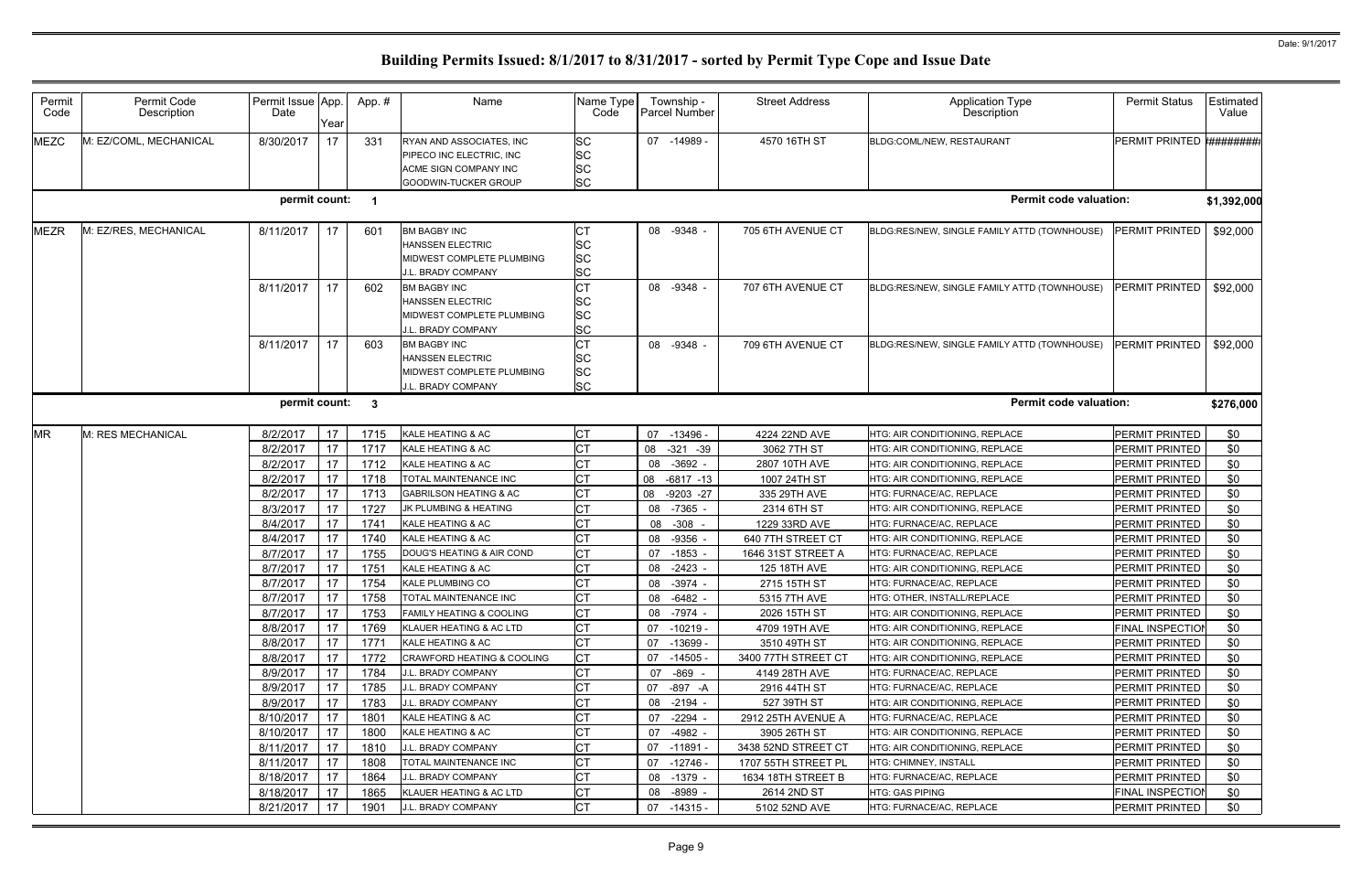| Permit<br>Code   | Permit Code<br>Description   | Permit Issue App.<br>Date | Year | App.#                      | Name                                                                                                                                                                          | Name Type<br>Code                                           | Township -<br>Parcel Number | <b>Street Address</b>                                | Application Type<br>Description                          | <b>Permit Status</b>             | Estimated<br>Value |
|------------------|------------------------------|---------------------------|------|----------------------------|-------------------------------------------------------------------------------------------------------------------------------------------------------------------------------|-------------------------------------------------------------|-----------------------------|------------------------------------------------------|----------------------------------------------------------|----------------------------------|--------------------|
| <b>MR</b>        | M: RES MECHANICAL            | 8/21/2017                 | 17   | 189                        | <b>BM BAGBY INC</b><br><b>BAGBY PLUMBING SERVICE</b><br><b>BAGBY PLUMBING SERVICE</b><br>HANSSEN ELECTRIC<br>.L. BRADY COMPANY<br>.L. BRADY COMPANY<br><b>FIREPLACES PLUS</b> | СT<br><b>SC</b><br><b>SC</b><br>SC<br>SC<br>SC<br><b>SC</b> | 07 -14766 -                 | 3519 72ND ST                                         | BLDG:RES/NEW, SINGLE FAMILY DETACHED                     | FINAL INSPECTION                 | \$300,000          |
|                  |                              | 8/21/2017                 | 17   | 1900                       | TOTAL MAINTENANCE INC                                                                                                                                                         | <b>CT</b>                                                   | $-1891$<br>07               | 2820 AVENUE OF THE CITIES HTG: CHIMNEY, INSTALL      |                                                          | PERMIT PRINTED                   | \$0                |
|                  |                              | 8/21/2017                 | 17   | 1902                       | J.L. BRADY COMPANY                                                                                                                                                            | <b>CT</b>                                                   | 07<br>-579 -                | 1715 36TH ST                                         | HTG: AIR CONDITIONING, REPLACE                           | PERMIT PRINTED                   | \$0                |
|                  |                              | 8/21/2017                 | 17   | 1903                       | A1 MORRIS HEATING AND COOLING                                                                                                                                                 | <b>CT</b>                                                   | -6853<br>07                 | 2504 32ND AVENUE CT                                  | HTG: FURNACE/AC, REPLACE                                 | PERMIT PRINTED                   | \$0                |
|                  |                              | 8/21/2017                 | 17   | 1899                       | FREED HEATING & AC                                                                                                                                                            | <b>CT</b>                                                   | 08<br>$-8750 -$             | 3220 9TH ST                                          | HTG: FURNACE/AC, REPLACE                                 | PERMIT PRINTED                   | \$0                |
|                  |                              | 8/25/2017                 | 17   | 1949                       | KALE HEATING & AC<br>KALE HEATING & AC                                                                                                                                        | <b>CT</b><br>CТ                                             | 07 -1162 -                  | 2735 16TH AVE                                        | HTG: BOILER/FURNACE, REPLACE                             | PERMIT PRINTED                   | \$0                |
|                  |                              | 8/28/2017                 | 17   | 1958                       | KLAUER HEATING & AC LTD                                                                                                                                                       | <b>CT</b>                                                   | 07<br>$-10328$              | 3609 38TH ST                                         | HTG: AIR CONDITIONING, REPLACE                           | <b>FINAL INSPECTIOI</b>          | \$0                |
|                  |                              | 8/28/2017                 | 17   | 1960                       | FAMILY HEATING & COOLING                                                                                                                                                      | <b>CT</b>                                                   | $-6032 -$<br>08             | 1610 11TH AVE                                        | HTG: AIR CONDITIONING, REPLACE                           | PERMIT PRINTED                   | \$0                |
|                  |                              | 8/28/2017                 | 17   | 1961                       | TOTAL MAINTENANCE INC                                                                                                                                                         | Iст                                                         | 08<br>$-6089 -$             | 3308 PARK 16TH ST                                    | HTG: AIR CONDITIONING, REPLACE                           | PERMIT PRINTED                   | \$0                |
|                  |                              | 8/30/2017                 | 17   | 1269                       | PROPERTY OWNER<br>HEATCO SERVICE COMPANY                                                                                                                                      | <b>CT</b><br><b>SC</b>                                      | 07 -4975 -                  | 3807 26TH ST                                         | <b>BLDG: RES REMODEL</b>                                 | PERMIT PRINTED                   | \$15,360           |
|                  |                              | 8/30/2017                 | 17   | 1972                       | <b>HEATCO SERVICE COMPANY</b>                                                                                                                                                 | <b>CT</b>                                                   | 07<br>-7616 -               | 2328 23RD STREET A                                   | HTG: FURNACE/AC, REPLACE                                 | PERMIT PRINTED                   | \$0                |
|                  |                              | permit count:             |      | - 37                       |                                                                                                                                                                               |                                                             |                             |                                                      | <b>Permit code valuation:</b>                            |                                  | \$315,360          |
| <b>PC</b>        | P: COML PLUMBING             | 8/2/2017                  | 17   | 1652                       | POWELL & COMPANY CONSTRUCTION, CT<br><b>CRAWFORD COMPANY</b><br>LAKEWOOD ELECTRIC AND GENERATOSC                                                                              | SC                                                          | 07 -13021 -                 | 2200 52ND AVE                                        | <b>BLDG: COML REMODEL</b>                                | PERMIT PRINTED                   | \$74,000           |
|                  |                              | 8/7/2017                  | 17   | 1442                       | HODGE CONSTRUCTION CO INC<br>BRADY COMPANY, J L<br>LIGHTING MAINTENANCE INC                                                                                                   | IСТ<br><b>SC</b><br><b>SC</b>                               | 07 -14534                   | 1575 52ND AVE                                        | <b>BLDG: COML ADDITION</b>                               | PERMIT PRINTED   \$260,329       |                    |
|                  |                              | 8/11/2017                 | 17   | 1716                       | DAXON CONSTRUCTION INC.<br>RAGAN MECHANICAL INC.                                                                                                                              | <b>CT</b><br><b>SC</b>                                      | 07 - 96 - 2                 | 2727 AVENUE OF THE CITIES BLDG: COML INTERIOR FINISH |                                                          | PERMIT PRINTED                   | \$595,600          |
|                  |                              | 8/18/2017                 | 17   | 1872                       | WATSON PLUMBING AND MECHANICAL CT                                                                                                                                             |                                                             | 07<br>$-77 - 2$             |                                                      | 3800 AVENUE OF THE CITIES PLBG: INSTALLATION, COMMERCIAL | FINAL INSPECTION                 | \$0                |
|                  |                              | 8/21/2017                 | 17   | 1897                       | TOTAL MAINTENANCE INC                                                                                                                                                         | IСТ                                                         | 08 -3450 -A                 | 1623 15TH ST                                         | PLBG: INSTALLATION, COMMERCIAL                           | PERMIT PRINTED                   | \$0                |
|                  |                              | 8/28/2017 17              |      | 334                        | LA MACCHIA GROUP<br><b>BLONDELL PLUMBING SERVICES</b><br>CRAWFORD COMPANY                                                                                                     | CT<br><b>SC</b><br><b>SC</b>                                | 07 -7761 -                  | 3950 38TH AVE                                        | <b>BLDG: COML ADDITION</b>                               | PERMIT PRINTED #########         |                    |
|                  |                              | permit count: 6           |      |                            |                                                                                                                                                                               |                                                             |                             |                                                      | <b>Permit code valuation:</b>                            |                                  | \$59,985,464       |
| <b>PCM</b>       | P: COML WATER/SEWER MAIN     | 8/28/2017                 | 17   | 334                        | LA MACCHIA GROUP<br><b>BLONDELL PLUMBING SERVICES</b><br><b>CRAWFORD COMPANY</b>                                                                                              | IСТ<br><b>SC</b><br><b>SC</b>                               | 07 -7761 -                  | 3950 38TH AVE                                        | <b>BLDG: COML ADDITION</b>                               | <b>FINAL INSPECTION#########</b> |                    |
|                  |                              | permit count:             |      | $\overline{\phantom{1}}$   |                                                                                                                                                                               |                                                             |                             |                                                      | <b>Permit code valuation:</b>                            |                                  | \$59,055,535       |
| PCR <sub>6</sub> | P: RES GAS MTR RECONCT (6 MC | 8/2/2017                  | 17   | 1707                       | PETERSEN PLUMBING AND HEATING                                                                                                                                                 | <b>CT</b>                                                   | 07 -1991 -                  | 2380 29TH ST                                         | PLBG: GAS MTR RECONNECT AFTER 6 MONTHS                   | FINAL INSPECTION                 | \$0                |
|                  |                              | 8/4/2017                  | 17   | 1739                       | DOUG'S HEATING & AIR COND                                                                                                                                                     | IСТ                                                         | $-1183 -$<br>07             | 1314 29TH ST                                         | HTG: GAS MTR RECONNECT AFTER 6 MONTHS                    | PERMIT PRINTED                   | \$0                |
|                  |                              | 8/8/2017                  | 17   | 1770                       | PRECISION AIR HTG & AC INC                                                                                                                                                    | <b>CT</b>                                                   | 08<br>-8231                 | 119 5TH AVE                                          | HTG: GAS MTR RECONNECT AFTER 6 MONTHS                    | PERMIT PRINTED                   | \$0                |
|                  |                              | permit count:             |      | $\overline{\phantom{a}}$ 3 |                                                                                                                                                                               |                                                             |                             |                                                      | <b>Permit code valuation:</b>                            |                                  | \$0                |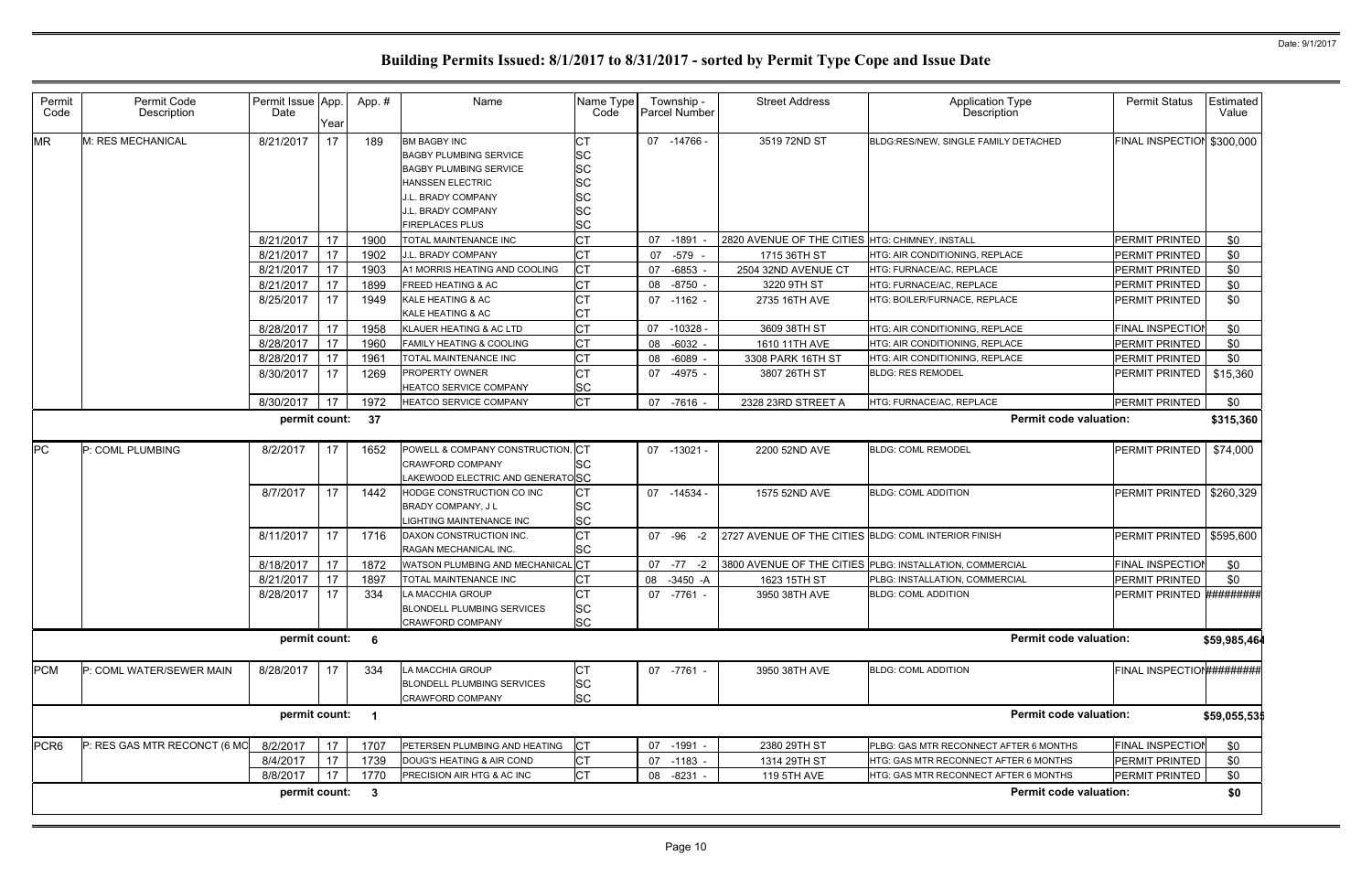| Permit<br>Code | Permit Code<br>Description | Permit Issue App.<br>Date | Year | App.#          | Name                                                                                                                                                                 | Name Type<br>Code                                            |    | Township -<br><b>Parcel Number</b> | <b>Street Address</b> | Application Type<br>Description         | <b>Permit Status</b>       | Estimated<br>Value |
|----------------|----------------------------|---------------------------|------|----------------|----------------------------------------------------------------------------------------------------------------------------------------------------------------------|--------------------------------------------------------------|----|------------------------------------|-----------------------|-----------------------------------------|----------------------------|--------------------|
| <b>PCTY</b>    | P: IN-HOUSE PLBG REPAIRS   | 8/21/2017                 | 17   | 1891           | PROPERTY OWNER                                                                                                                                                       | <b>CT</b>                                                    |    | 07 -65 -22                         | 1409 43RD ST          | PLBG: IN-HOUSE REPAIRS                  | PERMIT PRINTED             | \$0                |
|                |                            | permit count:             |      | -1             |                                                                                                                                                                      |                                                              |    |                                    |                       | <b>Permit code valuation:</b>           |                            | \$0                |
| <b>PCWH</b>    | P: COML WATER HEATER       | 8/11/2017                 | 17   | 1807           | TOTAL MAINTENANCE INC                                                                                                                                                | <b>CT</b>                                                    | 07 | $-14725 -$                         | 917 41ST AVENUE DR    | PLBG: WATER HEATER                      | PERMIT PRINTED             | \$0                |
|                |                            | permit count:             |      | - 1            |                                                                                                                                                                      |                                                              |    |                                    |                       | <b>Permit code valuation:</b>           |                            | \$0                |
| <b>PEZC</b>    | P: EZ/COML, PLUMBING       | 8/2/2017                  | 16   | 2794           | RUSSELL CONSTRUCTION<br><b>RUSSELL CONSTRUCTION</b><br>TRI-CITY ELECTRIC COMPANY<br><b>CRAWFORD COMPANY</b><br>TRI-CITY ELECTRIC COMPANY<br>RYAN AND ASSOCIATES, INC | СT<br><b>SC</b><br><b>SC</b><br><b>SC</b><br>SC<br><b>SC</b> |    | 08 -5348 -                         | 941 6TH ST            | BLDG:COML/NEW, HOSPITALS/INSTITUTIONAL  | PERMIT PRINTED             | #########          |
|                |                            | 8/4/2017                  | 17   | 1389           | MIDWEST CLIMATE SOLUTIONS<br>LENNY DESANTIAGO PLUMBING                                                                                                               | <b>CT</b><br><b>SC</b>                                       |    | 08 -8264 -                         | 1810 5TH AVE          | HTG: OTHER, INSTALL/REPLACE             | PERMIT PRINTED             | \$0                |
|                |                            | 8/14/2017                 | 17   | 1825           | ERICKSON PLUMBING & HTG INC                                                                                                                                          | <b>CT</b>                                                    | 08 | $-328$ $-C$                        | 1415 RIVER DR         | PLBG: INSTALLATION, COMMERCIAL          | PERMIT PRINTED             | \$0                |
|                |                            | 8/18/2017                 | 17   | 1445           | PETERSEN PLUMBING AND HEATING                                                                                                                                        | <b>SC</b>                                                    | 08 | $-4377 -$                          | 1620 5TH AVE          | BLDG: COML MAINTENANCE/REPAIR           | PERMIT PRINTED   \$200,000 |                    |
|                |                            | permit count:             |      | $\overline{4}$ |                                                                                                                                                                      |                                                              |    |                                    |                       | <b>Permit code valuation:</b>           |                            | \$21,841,000       |
| <b>PR</b>      | P: RES PLUMBING            | 8/2/2017                  | 17   | 1708           | <b>ERICKSON PLUMBING</b>                                                                                                                                             | <b>CT</b>                                                    | 07 | $-360$                             | 3001 48TH AVE         | PLBG: CROSS CONNECTION REPAIRS          | PERMIT PRINTED             | \$0                |
|                |                            | 8/2/2017                  | 17   | 1705           | NORTHWEST MECHANICAL                                                                                                                                                 | <b>CT</b>                                                    | 07 | $-571 - 1$                         | 1816 36TH ST          | PLBG: INSTALLATION, RESIDENTIAL         | <b>FINAL INSPECTION</b>    | \$0                |
|                |                            | 8/2/2017                  | 17   | 1706           | NORTHWEST MECHANICAL                                                                                                                                                 | <b>CT</b>                                                    | 08 | -389                               | 1707 12TH AVE         | PLBG: INSTALLATION, RESIDENTIAL         | <b>FINAL INSPECTION</b>    | \$0                |
|                |                            | 8/3/2017                  | 17   | 1471           | TRAPKUS BUILD<br><b>DEMARLIE MAINTENANCE</b><br><b>CAMPBELL ELECTRIC</b>                                                                                             | <b>CT</b><br><b>SC</b><br><b>SC</b>                          |    | $07 - 37 -$                        | 1406 51ST STREET DR   | BLDG:RES/NEW, 5+ FAMILY DWELLING        | PERMIT PRINTED             | \$131,011          |
|                |                            | 8/3/2017                  | 17   | 1446           | <b>TRAPKUS BUILD</b><br><b>DEMARLIE MAINTENANCE</b><br><b>CAMPBELL ELECTRIC</b>                                                                                      | <b>CT</b><br><b>SC</b><br><b>SC</b>                          |    | $07 -37 -$                         | 1408 51ST STREET DR   | BLDG:RES/NEW, 5+ FAMILY DWELLING        | PERMIT PRINTED   \$131,011 |                    |
|                |                            | 8/3/2017                  | 17   | 1438           | <b>TRAPKUS BUILD</b><br><b>DEMARLIE MAINTENANCE</b><br><b>CAMPBELL ELECTRIC</b>                                                                                      | СT<br><b>SC</b><br><b>SC</b>                                 |    | $07 - 37 -$                        | 1410 51ST STREET DR   | BLDG:RES/NEW, 5+ FAMILY DWELLING        | PERMIT PRINTED   \$131,011 |                    |
|                |                            | 8/3/2017                  | 17   | 1437           | <b>TRAPKUS BUILD</b><br><b>DEMARLIE MAINTENANCE</b><br><b>CAMPBELL ELECTRIC</b>                                                                                      | <b>CT</b><br><b>SC</b><br><b>SC</b>                          |    | $07 - 37 -$                        | 1412 51ST STREET DR   | BLDG:RES/NEW. 5+ FAMILY DWELLING        | PERMIT PRINTED   \$131,011 |                    |
|                |                            | 8/3/2017                  | 17   | 1726           | <b>CJ NOW</b>                                                                                                                                                        | <b>CT</b>                                                    |    | 08 -6768 -                         | 1639 25TH AVE         | PLBG: SEWER SERVICE REPLACEMENT         | <b>FINAL INSPECTION</b>    | \$0                |
|                |                            | 8/3/2017                  | 17   | 1733           | <b>CJ NOW</b>                                                                                                                                                        | СT                                                           |    | 08 -7955 -                         | 2021 14TH ST          | <b>PLBG: SEWER REPAIR</b>               | <b>FINAL INSPECTION</b>    | \$0                |
|                |                            | 8/8/2017                  | 17   | 1774           | NORTHWEST MECHANICAL                                                                                                                                                 | <b>CT</b>                                                    | 07 | $-7641 -$                          | 2520 23RD AVENUE CT   | PLBG: INSTALLATION, RESIDENTIAL         | FINAL INSPECTION           | \$0                |
|                |                            | 8/8/2017                  | 17   | 1775           | <b>B.L. ATHERTON PLUMBING LLC</b>                                                                                                                                    | <b>CT</b>                                                    | 08 | $-3488 -$                          | 2417 13TH ST          | PLBG: INSTALLATION, RESIDENTIAL         | PERMIT PRINTED             | \$0                |
|                |                            | 8/10/2017                 | 17   | 1799           | <b>CJ NOW</b>                                                                                                                                                        | <b>CT</b>                                                    | 07 | $-1365 -$                          | 2349 31ST STREET A    | <b>IPLBG: WATER SERVICE REPLACEMENT</b> | FINAL INSPECTION           | \$0                |
|                |                            | 8/10/2017                 | 17   | 1798           | <b>CJ NOW</b>                                                                                                                                                        | <b>CT</b>                                                    | 08 | -5590 -                            | 1834 19TH AVE         | PLBG: WATER SERVICE REPLACEMENT         | <b>FINAL INSPECTION</b>    | \$0                |
|                |                            | 8/14/2017                 | 17   | 1834           | <b>CRAWFORD COMPANY</b>                                                                                                                                              | <b>CT</b>                                                    |    | 08 -6743 -                         | 1820 24TH AVE         | <b>PLBG: INSTALLATION, RESIDENTIAL</b>  | PERMIT PRINTED             | \$0                |
|                |                            | 8/15/2017                 | 17   | 1837           | <b>CRAWFORD HEATING &amp; COOLING</b>                                                                                                                                | <b>CT</b>                                                    | 07 | $-925 -$                           | 3608 19TH AVE         | PLBG: INSTALLATION, RESIDENTIAL         | PERMIT PRINTED             | \$0                |
|                |                            | 8/15/2017                 | 17   | 1854           | <b>CRAWFORD COMPANY</b>                                                                                                                                              | <b>CT</b>                                                    | 08 | $-8290 -$                          | 1925 6TH AVE          | <b>PLBG: WATER SERVICE REPAIR</b>       | PERMIT PRINTED             | \$0                |
|                |                            | 8/15/2017                 | 17   | 1853           | <b>CRAWFORD COMPANY</b>                                                                                                                                              | <b>CT</b>                                                    | 08 | $-8294 -$                          | 1924 6TH AVE          | PLBG: WATER SERVICE REPAIR              | PERMIT PRINTED             | \$0                |
|                |                            | 8/15/2017                 | 17   | 1855           | <b>CRAWFORD HEATING &amp; COOLING</b>                                                                                                                                | <b>CT</b>                                                    | 08 | -8295 -                            | 1918 6TH AVE          | PLBG: WATER SERVICE REPAIR              | PERMIT PRINTED             | \$0                |
|                |                            | 8/18/2017                 | 17   | 1876           | LENNY DESANTIAGO PLUMBING                                                                                                                                            | <b>CT</b>                                                    | 08 | $-6237 -$                          | 245 45TH ST           | PLBG: WATER SERVICE REPLACEMENT         | PERMIT PRINTED             | \$0                |
|                |                            | 8/24/2017                 | 17   | 1939           | <b>BLONDELL PLUMBING SERVICES</b>                                                                                                                                    | <b>CT</b>                                                    |    | 08 -3158 -                         | 1832 3RD ST           | PLBG: SEWER REPAIR                      | PERMIT PRINTED             | \$0                |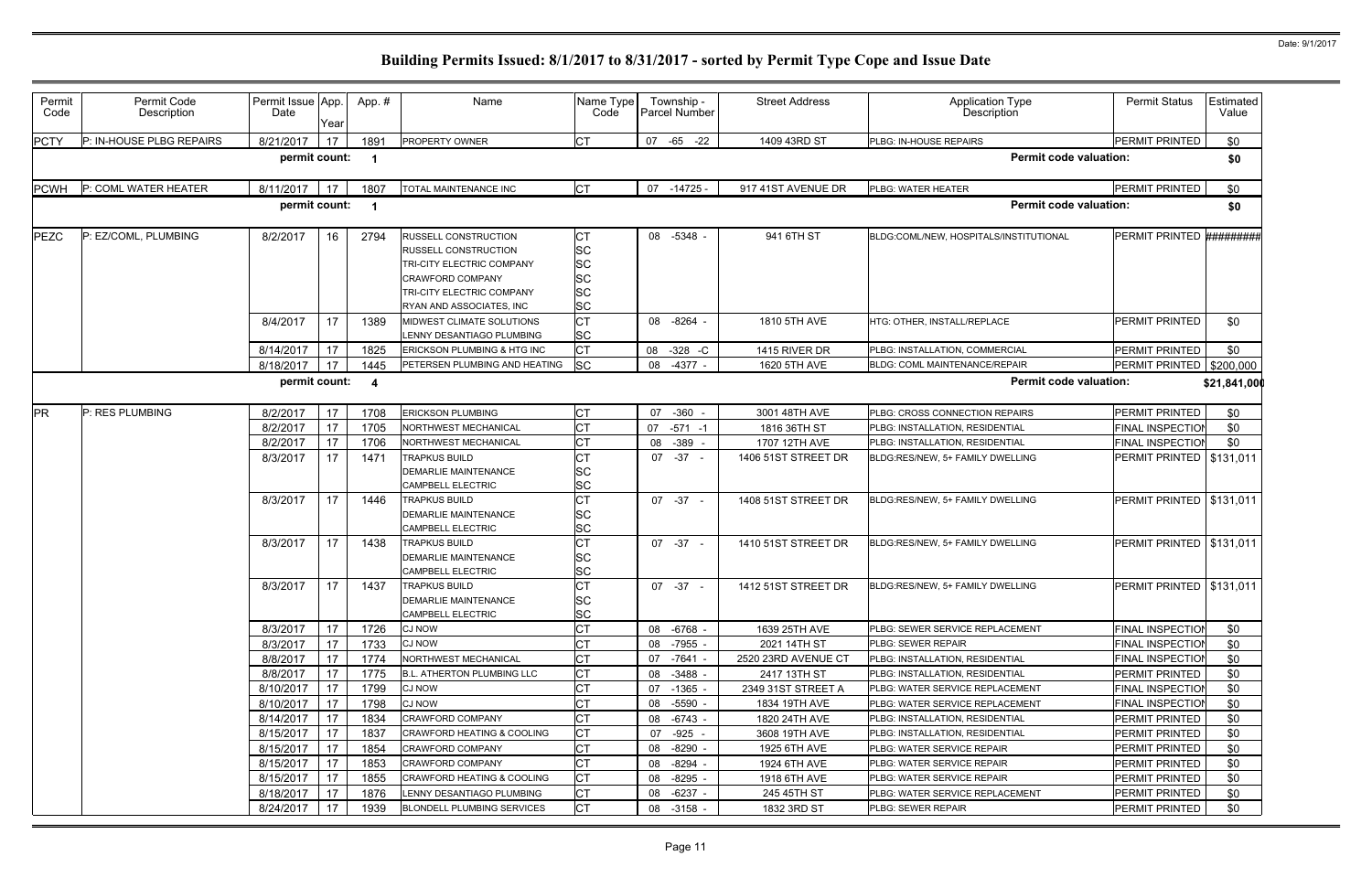| Permit<br>Code | Permit Code<br>Description | Permit Issue App.<br>Date | Year | App.# | Name                                                          | Name Type<br>Code      | Township -<br><b>Parcel Number</b> | <b>Street Address</b>                | <b>Application Type</b><br>Description | <b>Permit Status</b>       | Estimated<br>Value |
|----------------|----------------------------|---------------------------|------|-------|---------------------------------------------------------------|------------------------|------------------------------------|--------------------------------------|----------------------------------------|----------------------------|--------------------|
| <b>PR</b>      | P: RES PLUMBING            | 8/24/2017                 | 17   | 1935  | <b>BLONDELL PLUMBING SERVICES</b>                             | <b>CT</b>              | $-3953 -$<br>08                    | 1611 18TH STREET C                   | PLBG: SEWER REPAIR                     | <b>PERMIT PRINTED</b>      | \$0                |
|                |                            | 8/24/2017                 | 17   | 1907  | <b>REED CONSTRUCTION LLC</b><br>PETERSEN PLUMBING AND HEATING | <b>CT</b><br><b>SC</b> | 08 -5016 -                         | 1619 16TH AVE                        | <b>BLDG: RES REMODEL</b>               | PERMIT PRINTED             | \$15,000           |
|                |                            | 8/24/2017                 | 17   | 1938  | <b>BLONDELL PLUMBING SERVICES</b>                             | <b>CT</b>              | 08<br>$-6061 -$                    | 3103 15TH STREET C                   | PLBG: SEWER REPAIR                     | PERMIT PRINTED             | \$0                |
|                |                            | 8/24/2017                 | 17   | 1936  | <b>BLONDELL PLUMBING SERVICES</b>                             | <b>CT</b>              | $-7105 -$<br>08                    | 1847 10TH ST                         | PLBG: SEWER REPAIR                     | PERMIT PRINTED             | \$0                |
|                |                            | 8/24/2017                 | 17   | 1937  | <b>BLONDELL PLUMBING SERVICES</b>                             | <b>CT</b>              | 08<br>$-8528$                      | 958 40TH ST                          | PLBG: SEWER REPAIR                     | PERMIT PRINTED             | \$0                |
|                |                            | 8/25/2017                 | 17   | 1135  | <b>TRAPKUS BUILD</b>                                          | <b>CT</b>              | $07 - 37 -$                        | 1416 51ST STREET DR                  | BLDG:RES/NEW, 5+ FAMILY DWELLING       | PERMIT PRINTED   \$131,011 |                    |
|                |                            |                           |      |       | DEMARLIE MAINTENANCE                                          | <b>SC</b>              |                                    |                                      |                                        |                            |                    |
|                |                            | 8/25/2017                 | 17   | 1472  | <b>TRAPKUS BUILD</b>                                          | <b>CT</b>              | $07 -37 -$                         | 1418 51ST STREET DR                  | BLDG:RES/NEW, 5+ FAMILY DWELLING       | PERMIT PRINTED   \$131,011 |                    |
|                |                            |                           |      |       | DEMARLIE MAINTENANCE                                          | <b>SC</b>              |                                    |                                      |                                        |                            |                    |
|                |                            | 8/25/2017                 | 17   | 1473  | <b>TRAPKUS BUILD</b>                                          | <b>CT</b>              | $07 - 37 -$                        | 1420 51ST STREET DR                  | BLDG:RES/NEW, 5+ FAMILY DWELLING       | PERMIT PRINTED   \$131,011 |                    |
|                |                            |                           |      |       | DEMARLIE MAINTENANCE                                          | <b>SC</b>              |                                    |                                      |                                        |                            |                    |
|                |                            | 8/25/2017                 | 17   | 1474  | <b>TRAPKUS BUILD</b>                                          | <b>CT</b>              | $07 - 37 -$                        | 1422 51ST STREET DR                  | BLDG:RES/NEW, 5+ FAMILY DWELLING       | PERMIT PRINTED   \$131,011 |                    |
|                |                            |                           |      |       | <b>DEMARLIE MAINTENANCE</b>                                   | <b>SC</b>              |                                    |                                      |                                        |                            |                    |
|                |                            | 8/30/2017                 | 17   | 197'  | <b>BLONDELL PLUMBING SERVICES</b>                             | <b>CT</b>              | 08<br>$-1500 -$                    | 1001 27TH ST                         | PLBG: INSTALLATION, RESIDENTIAL        | PERMIT PRINTED             | \$0                |
|                |                            | 8/31/2017                 | 17   | 1992  | PROPERTY OWNER                                                | Iст                    | $-7460$<br>08                      | 2011 13TH ST                         | PLBG: INSTALLATION, RESIDENTIAL        | PERMIT PRINTED             | \$0                |
|                |                            | permit count: 31          |      |       |                                                               |                        |                                    |                                      | <b>Permit code valuation:</b>          |                            | \$1,063,088        |
| PRWH           | P: RES WATER HEATER        | 8/2/2017                  | 17   | 1709  | <b>ERICKSON PLUMBING</b>                                      | <b>CT</b>              | $-14236$<br>07                     | 1810 56TH STREET CT                  | PLBG: WATER HEATER                     | PERMIT PRINTED             | \$0                |
|                |                            | 8/2/2017                  | 17   | 1710  | <b>ERICKSON PLUMBING</b>                                      | СT                     | 07<br>$-2164 -$                    | 2709 24TH AVE                        | PLBG: WATER HEATER                     | PERMIT PRINTED             | \$0                |
|                |                            | 8/2/2017                  | 17   | 1711  | <b>ERICKSON PLUMBING</b>                                      | <b>CT</b>              | 07<br>-79 -8                       | 2523 41ST ST                         | PLBG: WATER HEATER                     | PERMIT PRINTED             | \$0                |
|                |                            | 8/7/2017                  | 17   | 1752  | ERICKSON PLUMBING & HTG INC                                   | СT                     | 07<br>-1183 -                      | 1314 29TH ST                         | PLBG: WATER HEATER                     | PERMIT PRINTED             | \$0                |
|                |                            | 8/14/2017                 | 17   | 1832  | BLONDELL PLUMBING SERVICE INC                                 | <b>CT</b>              | 07<br>$-13365$                     | 2 TIMBERWOOD CT                      | PLBG: WATER HEATER                     | PERMIT PRINTED             | \$0                |
|                |                            | 8/14/2017                 | 17   | 1830  | BLONDELL PLUMBING SERVICE INC                                 | <b>CT</b>              | 07<br>$-13625$                     | 5021 26TH AVENUE A CT                | PLBG: WATER HEATER                     | PERMIT PRINTED             | \$0                |
|                |                            | 8/14/2017                 | 17   | 1829  | TOTAL MAINTENANCE INC                                         | <b>CT</b>              | $-2015$ -<br>07                    | 2346 30TH ST                         | PLBG: WATER HEATER                     | <b>FINAL INSPECTION</b>    | \$1,465            |
|                |                            | 8/14/2017                 | 17   | 1831  | BLONDELL PLUMBING SERVICE INC                                 |                        | $-220 -17$<br>08                   | 3215 6TH ST                          | PLBG: WATER HEATER                     | PERMIT PRINTED             | \$0                |
|                |                            | 8/21/2017                 | 17   | 1898  | WATSON PLUMBING AND MECHANICAL CT                             |                        | 08 -6745 -                         | 1812 24TH AVE                        | PLBG: WATER HEATER                     | <b>PERMIT PRINTED</b>      | \$0                |
|                |                            | 8/24/2017                 | 17   | 1934  | <b>NATSON PLUMBING AND MECHANICAL CT</b>                      |                        | $-11254$<br>07                     | 5112 44TH AVE                        | PLBG: WATER HEATER                     | PERMIT PRINTED             | \$0                |
|                |                            | 8/25/2017                 | 17   | 1945  | ALLISON PLUMBING AND HEATING                                  | СT                     | 07<br>$-2403 -$                    | 3205 39TH ST                         | PLBG: WATER HEATER                     | <b>FINAL INSPECTIOI</b>    | \$0                |
|                |                            | 8/28/2017                 | 17   | 1956  | <b>BLONDELL PLUMBING SERVICES</b>                             | <b>CT</b>              | 07<br>$-10991$                     | 3722 39TH STREET CT                  | PLBG: WATER HEATER                     | PERMIT PRINTED             | \$0                |
|                |                            | 8/28/2017                 | 17   | 1962  | TOTAL MAINTENANCE INC                                         | <b>CT</b>              | 07<br>-12480 -                     | 5220 14TH AVENUE CT                  | PLBG: WATER HEATER                     | <b>PERMIT PRINTED</b>      | \$0                |
|                |                            | 8/28/2017                 | 17   | 1957  | <b>BLONDELL PLUMBING SERVICES</b>                             | <b>CT</b>              | 08 -6819 -                         | 2321 16TH ST                         | PLBG: WATER HEATER                     | PERMIT PRINTED             | \$0                |
|                |                            | permit count: 14          |      |       |                                                               |                        |                                    |                                      | <b>Permit code valuation:</b>          |                            | \$1,465            |
| <b>SIGN</b>    | <b>B: SIGN</b>             | 8/2/2017                  | 17   | 1721  | ACME SIGN COMPANY INC                                         | <b>CT</b>              | 07 -999 -                          | 2325 46TH ST                         | <b>BLDG: SIGN</b>                      | PERMIT PRINTED             | \$5,000            |
|                |                            | 8/14/2017                 | 17   | 1833  | ALLEN SIGN COMPANY                                            | <b>CT</b>              | 08<br>-156 -                       | 2037 16TH ST                         | <b>BLDG: SIGN</b>                      | PERMIT PRINTED             | \$750              |
|                |                            | 8/31/2017                 | 17   | 1943  | ACME SIGN COMPANY INC                                         | СT                     | $-42 - 3$<br>07                    | 5200 AVENUE OF THE CITIES BLDG: SIGN |                                        | PERMIT PRINTED             | \$3,000            |
|                |                            | 8/31/2017                 | 17   | 1989  | ALLEN SIGN COMPANY                                            | <b>CT</b>              | $-47 -$<br>07                      | 2346 53RD ST                         | <b>BLDG: SIGN</b>                      | PERMIT PRINTED             | \$4,500            |
|                |                            | 8/31/2017                 | 17   | 1990  | ACME SIGN COMPANY INC                                         | <b>ICT</b>             | 07 -7759 -1                        | 4101 41ST ST                         | <b>BLDG: SIGN</b>                      | PERMIT PRINTED             | \$2,500            |
|                |                            | permit count: 5           |      |       |                                                               |                        |                                    |                                      | <b>Permit code valuation:</b>          |                            | \$15,750           |
|                | WGAR B: WRECK GARAGE       | 8/21/2017                 | 17   | 1906  | <b>COACH HOUSE GARAGES</b>                                    | <b>CT</b>              | 07 -1146 -                         | 2708 15TH AVE                        | <b>BLDG: GARAGES/CARPORTS</b>          | PERMIT PRINTED             | \$42,085           |
|                |                            | permit count: 1           |      |       |                                                               |                        |                                    |                                      | <b>Permit code valuation:</b>          |                            | \$42,085           |
|                |                            |                           |      |       |                                                               |                        |                                    |                                      |                                        |                            |                    |